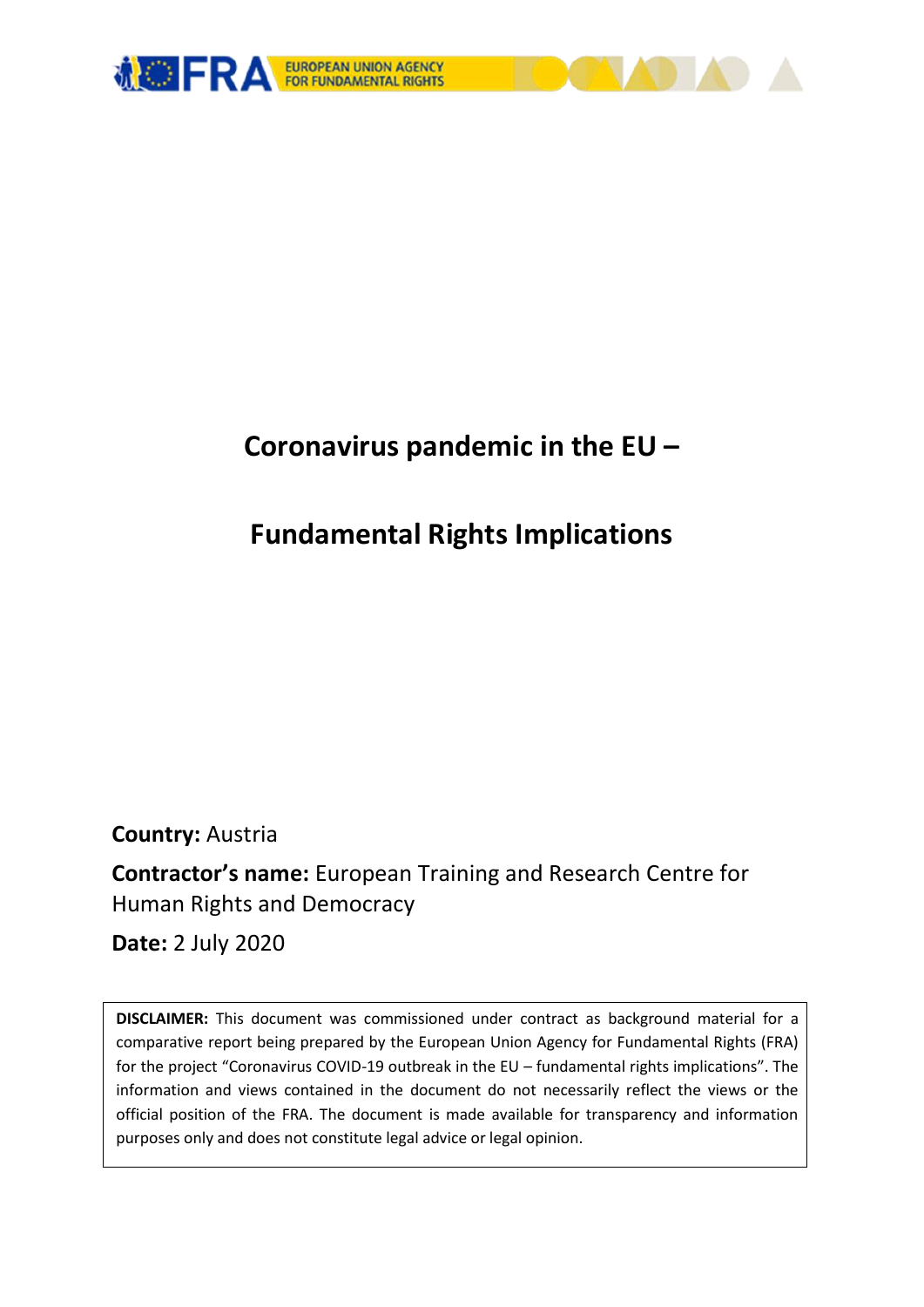## **1 Measures taken by government/public authorities**

### **1.1 Emergency laws/states of emergency**

*Provide information on emergency laws/declarations of states of emergency, including actions taken by police to enforce them and court rulings concerning the legality of such measures. Please include*  in particular information on developments relating to the protection of the right of *association/demonstration; for example, with respect to the public gatherings that took place concerning the death of George Floyd, or other such events.*

No emergency laws have been issued in Austria in the reporting period.

### **1.2 Measures affecting the general population**

In **Austria**, the Federal Minister of Social Affairs, Health, Care and Consumer Protection announced on 5 June that the protection against COVID-19 must be improved during demonstrations.<sup>1</sup> He commended the large-scale actions against racism and discrimination (sparked by the murder of George Floyd in the USA). He stated that even though many people took seriously the security distance of 1 metre and also wore face masks, this was not the case for all during a particularly large protest with over 50,000 attendees. Consequently, he announced a round table with the City of Vienna, the police, the health authority, the Ministry of Health and the organizers of the large-scale conference to better understand how to improve safety measures upon maintaining the right to freedom of assembly. The new amendment to the regulation on COVID-19 relaxation measures<sup>2</sup> from 14 June stipulates that protective gear covering mouth and nose ("*Mund- und Nasenbereich abdeckende mechanische Schutzvorrichtung")* must be worn during demonstrations and protests in case the 1 metre security distance cannot be observed.

In **Austria**, the Constitutional Court (*Verfassungsgerichtshof*) announced that between 8 and 27 June, there would be deliberations on cases submitted to it during the COVID-19 crisis. $3$  These deliberations include 40 cases relating directly to the Federal Government's COVID-19 measures, including on financial remunerations for businesses which had to close, and the ban on entering businesses and specifically businesses larger than 400 square metres. On 30 June, the Constitutional Court announced that further deliberations on cases relating to COVID-19 measures would be held in mid-July.<sup>4</sup> Among others, these deliberations will centre the ban on public places, the ban on entering businesses, in particular businesses larger than 400 square metres.

In **Austria**, the Ombudsman Committee of the Parliament (*Volksanwaltschaftsausschuss*) debated the 2019 Annual Report of the Austrian Ombudsman Board on the control of the administration on 4 June.<sup>5</sup> On that occasion the members of the Ombudsmen Board were also asked about the complaints brought forward relating to COVID-19. According to the Austrian Ombudsman Board, 247 such complaints had reached the Board as of early May. Main topics of complaint include old

<sup>&</sup>lt;sup>1</sup> Austria, Federal Ministry of Social Affairs, Health, Care and Consumer Protection (2020), Anschober: Pandemieschutz muss in Zukunft [auch bei Demonstrationen verbessert werden,](https://www.ots.at/presseaussendung/OTS_20200605_OTS0171/anschober-pandemieschutz-muss-in-zukunft-auch-bei-demonstrationen-verbessert-werden) press release, 5 June 2020.

<sup>&</sup>lt;sup>2</sup> Austria, Amendment to the regulation on COVID-19 relaxation measures [\(Änderung der COVID-19-Lockerungsverordnung \(5. COVID-19-](https://www.ris.bka.gv.at/Dokumente/BgblAuth/BGBLA_2020_II_266/BGBLA_2020_II_266.html) [LV-Novelle\)\),](https://www.ris.bka.gv.at/Dokumente/BgblAuth/BGBLA_2020_II_266/BGBLA_2020_II_266.html) Federal Law Gazette II No. 266/2020.

<sup>&</sup>lt;sup>3</sup> Austria, Constitutional Court (2020), Juni-Session 2020 mit Fällen betreffend u.a. COVID-19, Sterbehilfe und Verhüllungsverbot in [Volksschulen,](https://www.vfgh.gv.at/medien/Vorschau_Juni-Session.de.php) 5 June 2020.

<sup>4</sup> Austria, Constitutional Court (2020)[, VfGH tritt Mitte Juli erneut zu Beratungen zusammen,](https://www.vfgh.gv.at/medien/Juli_Beratungen.de.php) 30 June 2020.

<sup>5</sup> Austria, Press Service of the Parliamentary Directorate - Parliamentary Correspondence (2020), [Volksanwälte fordern mehr](https://www.ots.at/presseaussendung/OTS_20200604_OTS0243/volksanwaelte-fordern-mehr-pruefkompetenzen)  [Prüfkompetenzen,](https://www.ots.at/presseaussendung/OTS_20200604_OTS0243/volksanwaelte-fordern-mehr-pruefkompetenzen) press release, 4 June 2020.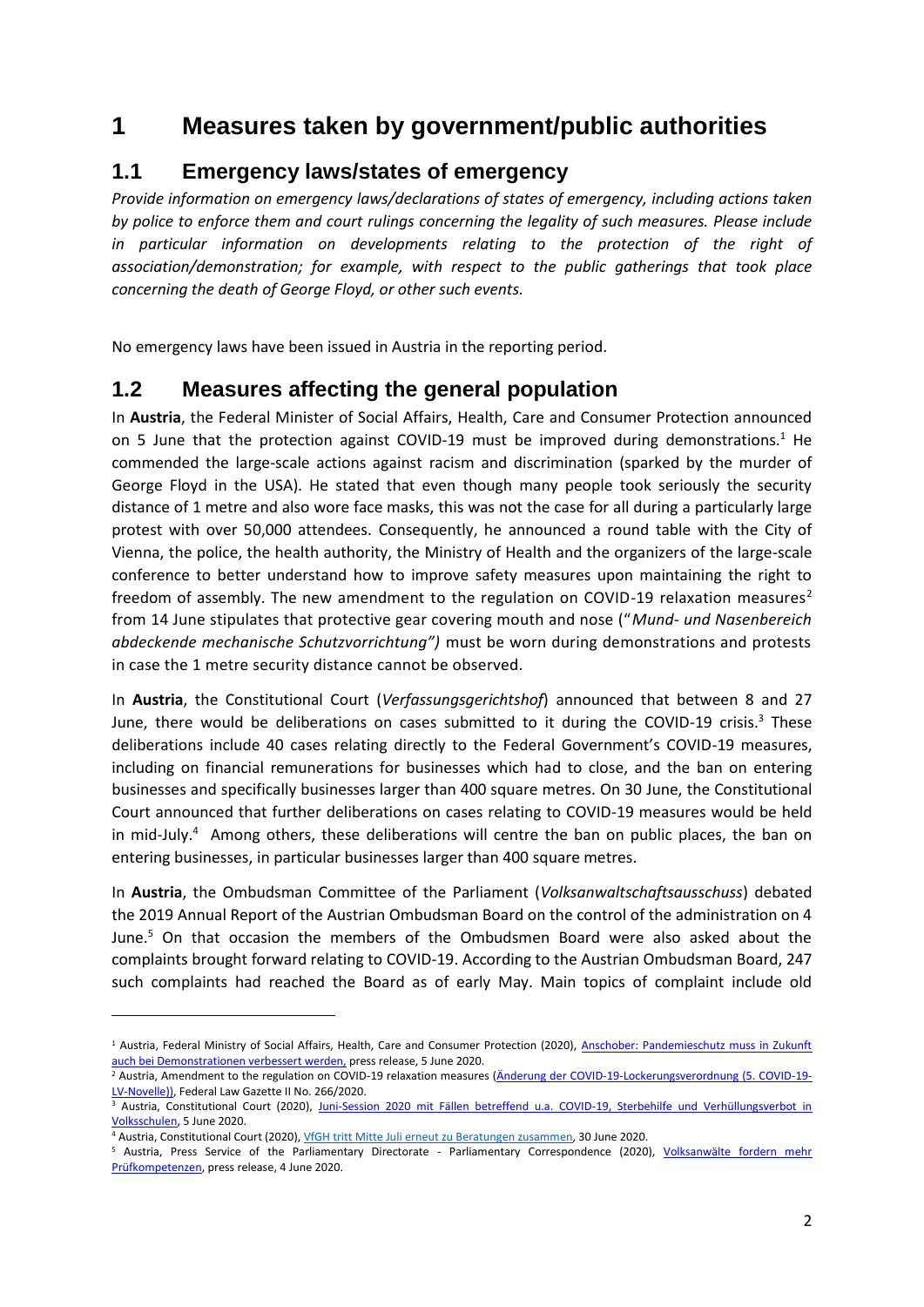people's and care homes, homes for persons with disabilities, penalties, and quarantine measures. Complaints relating to the Public Employment Service (*Arbeitsmarktservice*) and the minimum benefit ("*Mindestsicherung*") decreased according to the Austrian Ombudman Board.

#### **1.2.1 Social distancing**

*Focus on:* 

- *Lifting of stay at home restrictions, and measures/rules for general physical distancing when in public or at home.*
- *Enforcement and penalties.*

In **Austria**, an amendment to the regulation on COVID-19 relaxation measures came into force on 15 June.<sup>6</sup> It clarifies the applicable measures in the following areas of life:

#### Public spaces, customer areas, health and care services, etc.

Protective gear covering mouth and nose no longer needs to be worn in public venues, provided a security distance of one metre can be maintained between persons not living in the same household.<sup>7</sup> In case the distance cannot be maintained in particular professions ("*auf Grund der Eigenart der Dienstleistung*"), customers and salespeople may only interact if adequate protective measures ("*geeignete Schutzmaßnahmen*") are used. Exceptions to this rule include public transport and pharmacies in which protective gear must still be worn. The amendment states that keeping the one metre distance and wearing protective gear in case this is not possible also applies to religious venues, open air markets, and work venues.

Entry to care homes, health institutions and rehabilitation centres and other venues in which health and care services are provided is allowed provided the operator can provide adequate protective measures to minimize the risk of infection.

Funerals and weddings may take place in their regular form without restrictions to the number of participants.

#### Events

**.** 

Since 29 May, events with up to 100 persons have been permitted. On 1 July this number will increase to 250.<sup>8</sup> Larger events and conventions ("*Fach- und Publikumsmessen*") are allowed, provided there is a permit, which is contingent on the specification of a COVID-19 officer and a COVID-19 prevention concept of the operator. The prevention concept must include measures to train employees and other persons in contact with customers, as well as a part on risk analysis to minimize the risk of infection. Guests may visit conventions if they keep a distance of a least one metre to persons not living in the same household. In case this distance cannot be maintained, protective gear covering mouth and nose must be worn. The same rules (permit, prevention concept, security distance and protective gear) also apply to summer camps for youth and other extracurricular youth activities.

<sup>6</sup> Austria, Amendment to the regulation on COVID-19 relaxation measures [\(Änderung der COVID-19-Lockerungsverordnung \(5. COVID-19-](https://www.ris.bka.gv.at/Dokumente/BgblAuth/BGBLA_2020_II_266/BGBLA_2020_II_266.html) [LV-Novelle\)\),](https://www.ris.bka.gv.at/Dokumente/BgblAuth/BGBLA_2020_II_266/BGBLA_2020_II_266.html) Federal Law Gazette II No. 266/2020.

<sup>7</sup> Austria, Amendment to the regulation on COVID-19 relaxation measures [\(Änderung der COVID-19-Lockerungsverordnung \(5. COVID-19-](https://www.ris.bka.gv.at/Dokumente/BgblAuth/BGBLA_2020_II_266/BGBLA_2020_II_266.html) [LV-Novelle\)\),](https://www.ris.bka.gv.at/Dokumente/BgblAuth/BGBLA_2020_II_266/BGBLA_2020_II_266.html) Federal Law Gazette II No. 266/2020.

<sup>8</sup> Austria, Amendment to the regulation on the relaxation of COVID-19 measures – Second COVID-19 relaxation amendment [\(Änderung der](https://www.ris.bka.gv.at/Dokumente/BgblAuth/BGBLA_2020_II_231/BGBLA_2020_II_231.html)  [COVID-19 Lockerungsverordnung -](https://www.ris.bka.gv.at/Dokumente/BgblAuth/BGBLA_2020_II_231/BGBLA_2020_II_231.html) 2. COVID-19 LV-Novelle), Federal Law Gazette II No. 213/2020.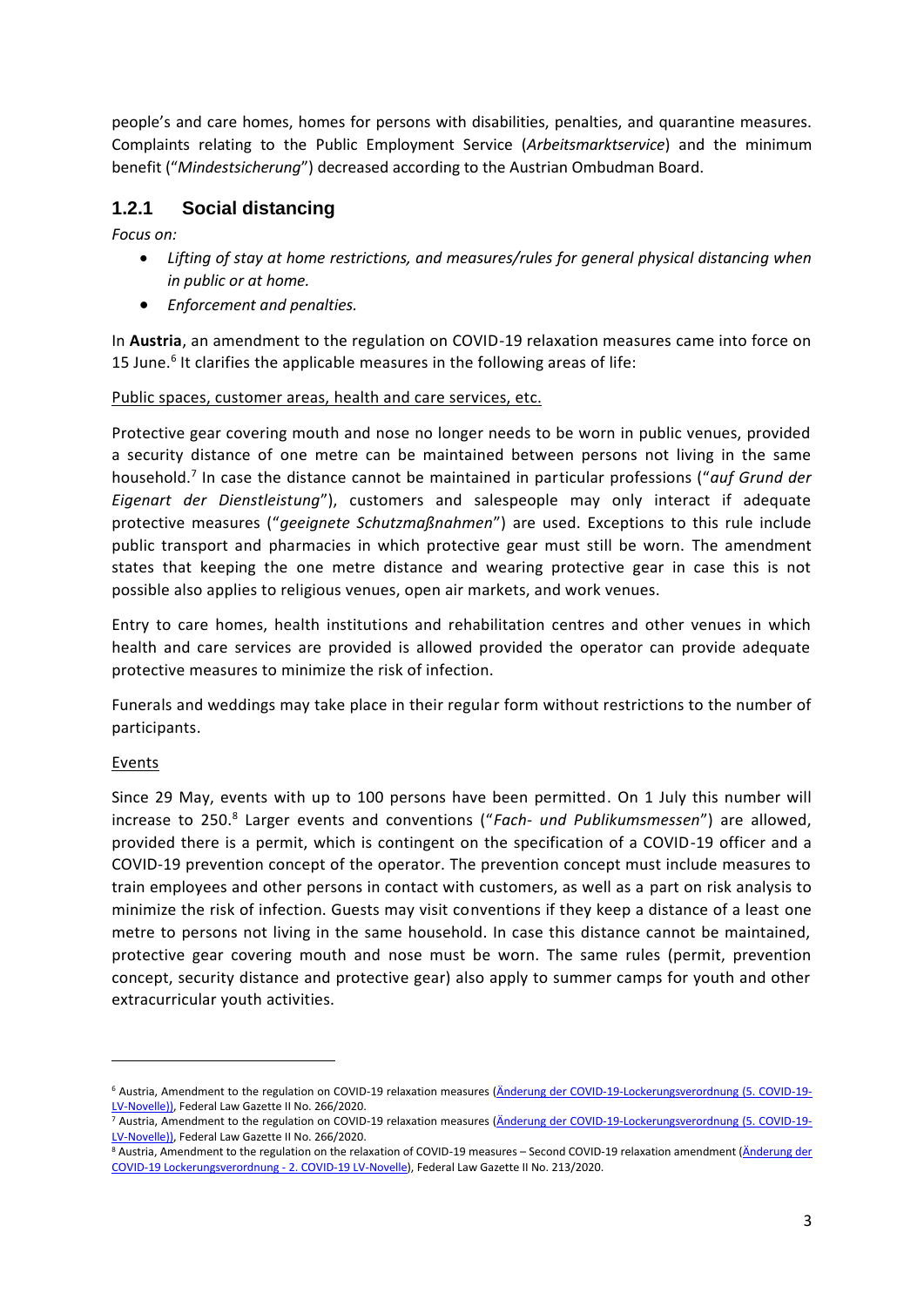The Federal Minister of Social Affairs, Health, Care and Consumer Protection stated in a press conference that large events with up to 10,000 participants (outdoor) and 5,000 participants (indoor) will be allowed from 1 September, subject to hygiene rules like spaced seating. 9

The Federal Ministry of Social Affairs, Health, Care and Consumer Protection (*Bundesministerum für Soziales, Gesundheit, Pflege und Konsumentenschutz*) published recommendations on how to develop a COVID-19 prevention concept for artistic and cultural events.<sup>10</sup>

#### **Gastronomy**

The amendment to the regulation on COVID-19 relaxation measures that came into force on 15 June<sup>11</sup> further stipulates that gastronomy venues may remain open longer, from 6am to 1am. More than four persons not living in the same household may sit at the same table. A distance between visitor groups of one metre must be observed. Guests must no longer wear protective gear when entering and leaving a restaurant, however workers must still wear it. In an announcement on 14 June, the Federal Minister of Social Affairs, Health, Care and Consumer Protection announced that "the removal of obligatory wearing of protective gear covering nose and mouth opens up more opportunities for personal responsibility – of course it can still be used and is absolutely to be recommended, for example in situations with large crowds".**<sup>12</sup>** The regulation on COVID-19 relaxation measures from 30 April remains valid until 31 August 2020.**<sup>13</sup>** In a press conference held on 24 June, the Federal Chancellor and the Federal Minister of Tourism announced further relaxation measures for the gastronomy sector valid from 1 July.**<sup>14</sup>** These include no more obligation to wear protective gear covering mouth and nose for gastronomy staff, the ceasing of the 1am curfew for restaurants hosting private events for under 100 persons. In addition, restaurants may open earlier at 5am.**<sup>15</sup>**

#### **1.2.2 Education**

*Focus on:*

**.** 

- *Steps to reopen educational institutions (schools, third level and kindergartens). Include any specific measures aimed at children from socioeconomically disadvantaged backgrounds.*
- *Measures to protect students and staff as they return to educational institutions (e.g. related to physical distancing, shift patterns, health and hygiene, etc.).*

In **Austria**, the Federal Ministry of Education, Science and Research (*Bundesministerium für Bildung, Wissenschaft und Forschung*) published an information sheet on new relaxation measures for elementary, primary and secondary schools.<sup>16</sup> The document outlines the decision by the crisis committee (*Krisenstab*) from 29 May that teaching in shifts shall be continued, and that hygiene measures (keeping distance, washing hands, airing rooms, cleaning daily) shall be observed. New relaxation measures include that no more protective gear covering mouth and nose must be worn in the school building / on school grounds; physical education and sports may

<sup>&</sup>lt;sup>9</sup> ORF (2020), Maskenpflicht für Personal fällt', 24 June 2020.

<sup>&</sup>lt;sup>10</sup> Austria, Federal Ministry of Social Affairs, Health, Care and Consumer Protection (2020), Empfehlungen für die inhaltliche Gestaltung [eines COVID-19 Präventionskonzeptes für Veranstaltungen im Bereich von Kunst und Kultur,](https://www.sozialministerium.at/dam/jcr:550994ed-b5c5-43e2-8b68-25c465176779/Empfehlungen_für_die_inhaltliche_Gestaltung_eines_COVID.pdf) 3 June 2020.

<sup>11</sup> Austria, Amendment to the regulation on COVID-19 relaxation measures [\(Änderung der COVID-19-Lockerungsverordnung \(5. COVID-19-](https://www.ris.bka.gv.at/Dokumente/BgblAuth/BGBLA_2020_II_266/BGBLA_2020_II_266.html) [LV-Novelle\)\),](https://www.ris.bka.gv.at/Dokumente/BgblAuth/BGBLA_2020_II_266/BGBLA_2020_II_266.html) Federal Law Gazette II No. 266/2020.

<sup>&</sup>lt;sup>12</sup> Austria, Federal Ministry of Social Affairs, Health, Care and Consumer Protection (2020), ANSCHOBER: Nächster Öffnungsschritt wie [geplant ab Montag,](https://www.ots.at/presseaussendung/OTS_20200614_OTS0027/anschober-naechster-oeffnungsschritt-wie-geplant-ab-montag) press release, 14 June 2020.

<sup>13</sup> Austria, Regulation on COVID-19 relaxation measures [\(COVID-19 Lockerungsverordnung\),](https://www.ris.bka.gv.at/GeltendeFassung.wxe?Abfrage=Bundesnormen&Gesetzesnummer=20011162) Federal Law Gazette II No. 197/2020.

<sup>&</sup>lt;sup>14</sup> ORF (2020), , Maskenpflicht für Personal fällt', 24 June 2020.

<sup>&</sup>lt;sup>15</sup> ORF (2020), , Maskenpflicht für Personal fällt', 24 June 2020.

<sup>&</sup>lt;sup>16</sup> Austria, Federal Ministry of Education, Science and Research (2020)[, Lockerung der COVID-19 Bestimmungen an Schulen,](https://www.bmbwf.gv.at/dam/jcr:7f15e545-bd28-4986-b304-c0086d1ab7df/corona_lockerungen_20200530.pdf) 30 May 2020.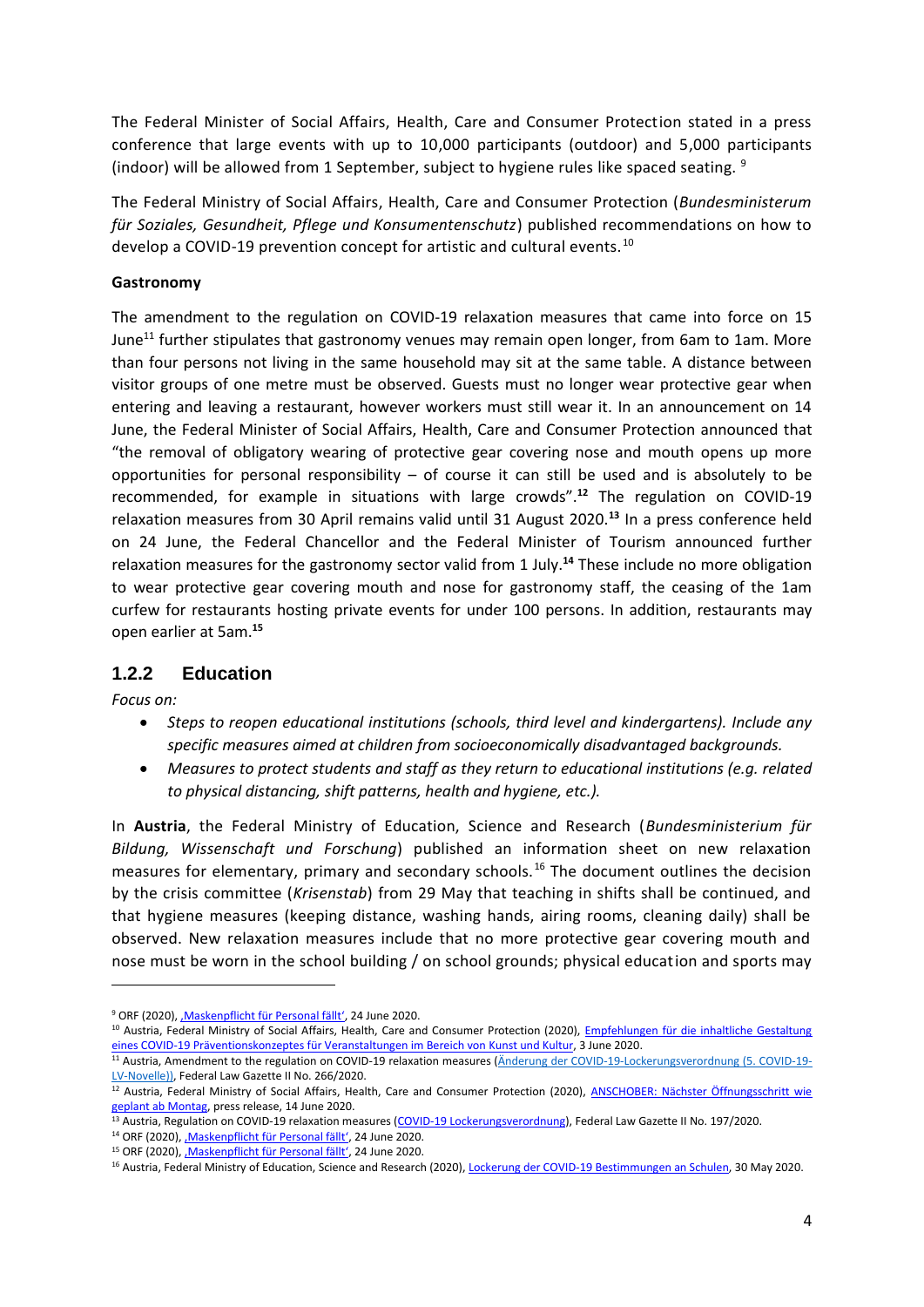be offered voluntarily; singing in choirs is allowed again; end-of-school and graduation events are allowed again with up to 100 guests. Correspondingly, updated hygiene recommendations for elementary pedagogical facilities and schools ("*elementarpädagogische Einrichtungen und Schulen*") were published on 2 June.<sup>17</sup>

In **Austria**, the Federal Ministry of Education, Science and Research (*Bundesministerium für Bildung, Wissenschaft und Forschung*) announced a nation-wide offer for cost-free summer schools for primary and secondary school pupils.**<sup>18</sup>** The summer school is a voluntary initiative in which pupils attend a programme for two weeks in order to improve their German ("*Festigung der Unterrichtssprache Deutsch*"). As such, it targets irregular pupils ("*außerordentliche Schülerinnen und Schüler*", i.e. a status conferred for a duration of 12 months, indicating a pupil is unable to follow regular teaching due to lacking German**<sup>19</sup>**), pupils with a non-ratified grade 4 or 5 in German (on a scale from 1-5, 1 indicating excellent and 5 indicating fail), or pupils who face a particular need to catch up in German ("*einen besonderen Aufholbedarf*").**<sup>20</sup>** Pupils do not receive full grades in summer school. However, they can receive marks on good participation in class ("*Mitarbeit*"), which can be a "bonus" for their German grades in the coming school year 2020/21. Attendance is contingent on a teacher or the school headmaster/headmistress' recommendation and assessment of the pupils' need. The summer school is framed as one of the many measures initiated by the Federal Government to cope with the aftermath of the COVID-19 crisis. It is taught by (retired) teachers and teaching students. The summer school is scheduled to take place from late August to early September, before the new school year begins in mid-September. The participating schools are due to be announced in late June.**<sup>21</sup>** The *der Standard* newspaper reported that 41,000 students across the country are eligible for attendance. However, the report states that registration numbers have been low. A language professor pointed out that it is unlikely for two weeks of summer school to make up for eight weeks of missed class. While student teachers will receive a mentor for the duration of the summer school, he further criticizes that these students are not prepared enough to take up such a challenge.**<sup>22</sup>**

#### **1.2.3 Work**

*Focus on:* 

**.** 

- *Steps for specific sectors/the general population to return to work and measures to protect employees in the workplace (physical distancing, health and hygiene, shift patterns, etc.). Please include any specific measures aimed at people in precarious work.*
- *Ending of furlough/short-time work programmes for specific sectors/the general population.*

In **Austria**, no new measures in relation to work have come into force since the last reporting period. The guidebook for safe and healthy working issued by the Labour Inspectorate *(Arbeitsinspektorat)* in cooperation with the Federal Ministry of Labour, Family and Youth (*Bundesministerium für Arbeit, Familie und Jugend*) is still valid.<sup>23</sup> The regulation on risk groups,

<sup>19</sup> Austria, Law on Teaching in Schools [\(Schulunterrichtsgesetz\),](https://www.ris.bka.gv.at/GeltendeFassung.wxe?Abfrage=Bundesnormen&Gesetzesnummer=10009600) Federal Law Gazette I No. 472/1986.

<sup>21</sup> Austria, Federal Ministry of Education, Science and Research[, website on summer school 2020.](https://www.bmbwf.gv.at/Themen/schule/beratung/corona/sommerschule.html)

<sup>17</sup> Austria, Federal Ministry of Education, Science and Research (2020), [Hygienehandbuch zu COVID-19, Empfehlungen des](https://www.bmbwf.gv.at/dam/jcr:170fa666-f03c-451f-815c-6d466fe9e265/corona_hygiene_schulen_hb.pdf) BMBWF zum [Schutz vor einer COVID-19-Ansteckung in elementarpädagogischen Einrichtungen und Schulen,](https://www.bmbwf.gv.at/dam/jcr:170fa666-f03c-451f-815c-6d466fe9e265/corona_hygiene_schulen_hb.pdf) 2 June 2020.

<sup>18</sup> Austria, Federal Ministry of Education, Science and Research (2020), AVISO: Pressekonferenz mit BM Faßmann, BM Raab und [Gemeindebund-Präsident Riedl zur Sommerschule,](https://www.ots.at/presseaussendung/OTS_20200604_OTS0219/aviso-pressekonferenz-mit-bm-fassmann-bm-raab-und-gemeindebund-praesident-riedl-zur-sommerschule) 4 June 2020.

<sup>&</sup>lt;sup>20</sup> Austria, Federal Ministry of Education, Science and Research[, website on summer school 2020.](https://www.bmbwf.gv.at/Themen/schule/beratung/corona/sommerschule.html)

<sup>22</sup> Der Standard (2020), '[Sommerschulen: Alles aufzuholen wird schwierig](https://www.derstandard.at/story/2000118234399/sommerschulen-alles-aufzuholen-wird-schwierig)', 23 June 2020.

<sup>23</sup> Austria, Federal Ministry of Labour, Family and Youth and Austrian Labour Inspectorate (2020), [Handbuch COVID-19: Sicheres und](https://www.bmafj.gv.at/dam/jcr:ee360632-a5b7-4dd6-a723-d7b3a1dae114/Handbuch_Sicheres-Gesundes-Arbeiten.pdf)  [gesundes Arbeiten,](https://www.bmafj.gv.at/dam/jcr:ee360632-a5b7-4dd6-a723-d7b3a1dae114/Handbuch_Sicheres-Gesundes-Arbeiten.pdf) 30 April 2020.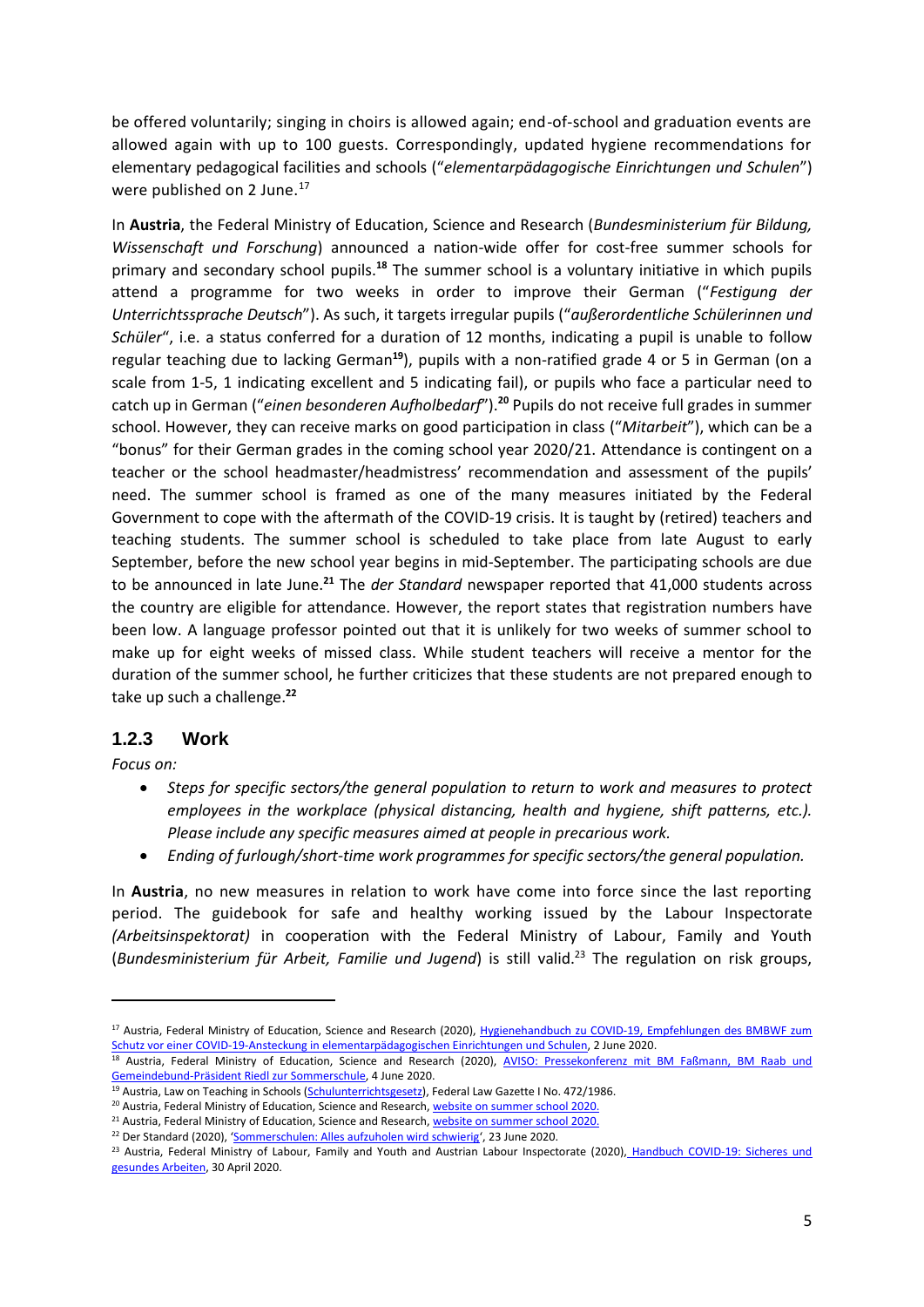allowing temporary paid leave from work for certain groups remains valid.<sup>24</sup> On 25 June, this regulation was extended for another month until 31 July 2020.<sup>25</sup>

In **Austria**, the Chamber of Commerce (*Wirtschaftskammer*) announced new guidelines for the hardship fund ("*Härtefallfonds*"), which was initiated to financially support self-employed persons with income loss incurred due to the COVID-19 crisis.<sup>26</sup> These now foresee a minimum payment of 500 Euro per eligible applicant, a "comeback" bonus of 500 Euro per approved month of support, as well as the doubling of months eligible for support from three to six. In addition, self-employed pensioners are now eligible for application. Two Green Party (*die Grünen*) parliamentarians stated that while negotiations on these amendments had been successful, students were unfortunately still excluded from the fund.<sup>27</sup> Green Party parliamentarians also commented on the ineligibility of sex workers, who work in precarious situations and often do not have Austrian bank accounts, insurance or other eligibility requirements.<sup>28</sup> The press statement states that these conditions lead to an increase of homelessness or illegal work. The *Wiener Zeitung* reported on 25 June that from 1 July, the paragraph forbidding entry into brothels and run houses in the COVID-19 regulation on relaxation measures ceases to be in force.<sup>29</sup> New recommendations on hygiene and protection are being devised with representatives and support organisations.

In **Austria**, a study conducted by the Market Institute, commissioned by the NGO *zukunft.lehre.österreich* found that the COVID-19 crisis has and had a devastating impact on vocational training places. According to the study, it is to be expected that 10,000 less vocational training places can be offered in the year 2020/21. This is because over half of the 400 businesses consulted feel very affected by the crisis, and one quarter indicates that the crisis negatively affects their ability to offer vocational training places. In particular, the areas of trade, sales and crafts, tourism and industry are negatively affected. $30$  On 3 June, the NGO *zukunft.lehre.österreich* announced that the pledge stemming from the study – namely to financially support businesses willing to take on vocational trainees – had been successful. The Federal Ministry of Digital and Economic Affairs (*Bundesministerium für Digitalisierung und Wirtschaftsstandort*) announced on 2 June that any new vocational training contract made between March and October 2020, and any business taking over a trainee within the trainee's first year, would be eligible for financial support of 2,000 Euro.<sup>31</sup>

In **Austria**, the committee on equal treatment (*Gleichbehandlungsausschuss*) at the National Parliament demanded the Federal Government to continue its efforts to mitigate the effects of the COVID-19 crisis and evaluate the gender-specific effects of the crisis, as well as the effect of

 $\overline{a}$ 

<sup>&</sup>lt;sup>24</sup> Austria, COVID-19 regulation on groups at risk [\(COVID-19-Risikogruppe-Verordnung\)](https://www.ris.bka.gv.at/Dokumente/BgblAuth/BGBLA_2020_II_203/BGBLA_2020_II_203.html), Federal Law Gazette II No. 203/2020.

<sup>&</sup>lt;sup>25</sup> Umbrella organisation of Austrian Social Insurance Carriers (2020)[, Lehner: Nachhaltiger Schutz für Risikogruppen,](https://www.ots.at/presseaussendung/OTS_20200625_OTS0264/lehner-nachhaltiger-schutz-fuer-risikogruppen) press release, 25 June 2020.

<sup>26</sup> Austria, Chamber of Commerce (2020), [Härtefall-Fonds: Neue Förder-Richtlinie veröffentlicht](https://www.ots.at/presseaussendung/OTS_20200604_OTS0160/haertefall-fonds-neue-foerder-richtlinie-veroeffentlicht-antragstellung-moeglich-auszahlung-gestartet) – Antragstellung möglich – Auszahlung [gestartet,](https://www.ots.at/presseaussendung/OTS_20200604_OTS0160/haertefall-fonds-neue-foerder-richtlinie-veroeffentlicht-antragstellung-moeglich-auszahlung-gestartet) press release, 4 June 2020.

<sup>&</sup>lt;sup>27</sup> Club of the Green Party in Federal Parliament (2020), Grüne/Götze/Ribo: Härtefallfonds auch für geringfügig Selbstständige, press [release,](https://www.ots.at/presseaussendung/OTS_20200605_OTS0018/gruenegoetzeribo-haertefallfonds-auch-fuer-geringfuegig-selbstaendige) 5 June 2020.

<sup>&</sup>lt;sup>28</sup> Club of the Green Party in Federal Parliament (2020), Grüne/Disoski: "Vorgaben des Härtefallfonds sind inakzeptable Schikanen für [Sexarbeiter\\*innen,](https://www.ots.at/presseaussendung/OTS_20200602_OTS0041/gruenedisoski-vorgaben-des-haertefallfonds-sind-inakzeptable-schikanen-fuer-sexarbeiterinnen) 2 June 2020.

<sup>&</sup>lt;sup>29</sup> Wiener Zeitung (2020), Prostitution in Österreich ab 1. Juli wieder erlaubt', 25 June 2020.

<sup>30</sup> Market Institut (2020), Die Auswirkungen von COVID-19 auf die Lehre – Ergebnisse einer Repräsentativbefragung bei Lehrbetrieben in [Österreich,](https://www.market.at/fileadmin/user_upload/Studien/2020/KW21/F1062_Charts_PK.pdf) 22 May 2020.

<sup>31</sup> Austria, Bundesministerium für Digitalisierung und Wirtschaftsstandort (2020), Lehrlings-Paket: 2.000 Euro Lehrlings-Bonus für [Unternehmen,](https://www.bmdw.gv.at/Presse/AktuellePressemeldungen/Lehrlings-Paket--2.000-Euro-Lehrlings-Bonus-für-Unternehmen.html) press statement, 2 June 2020.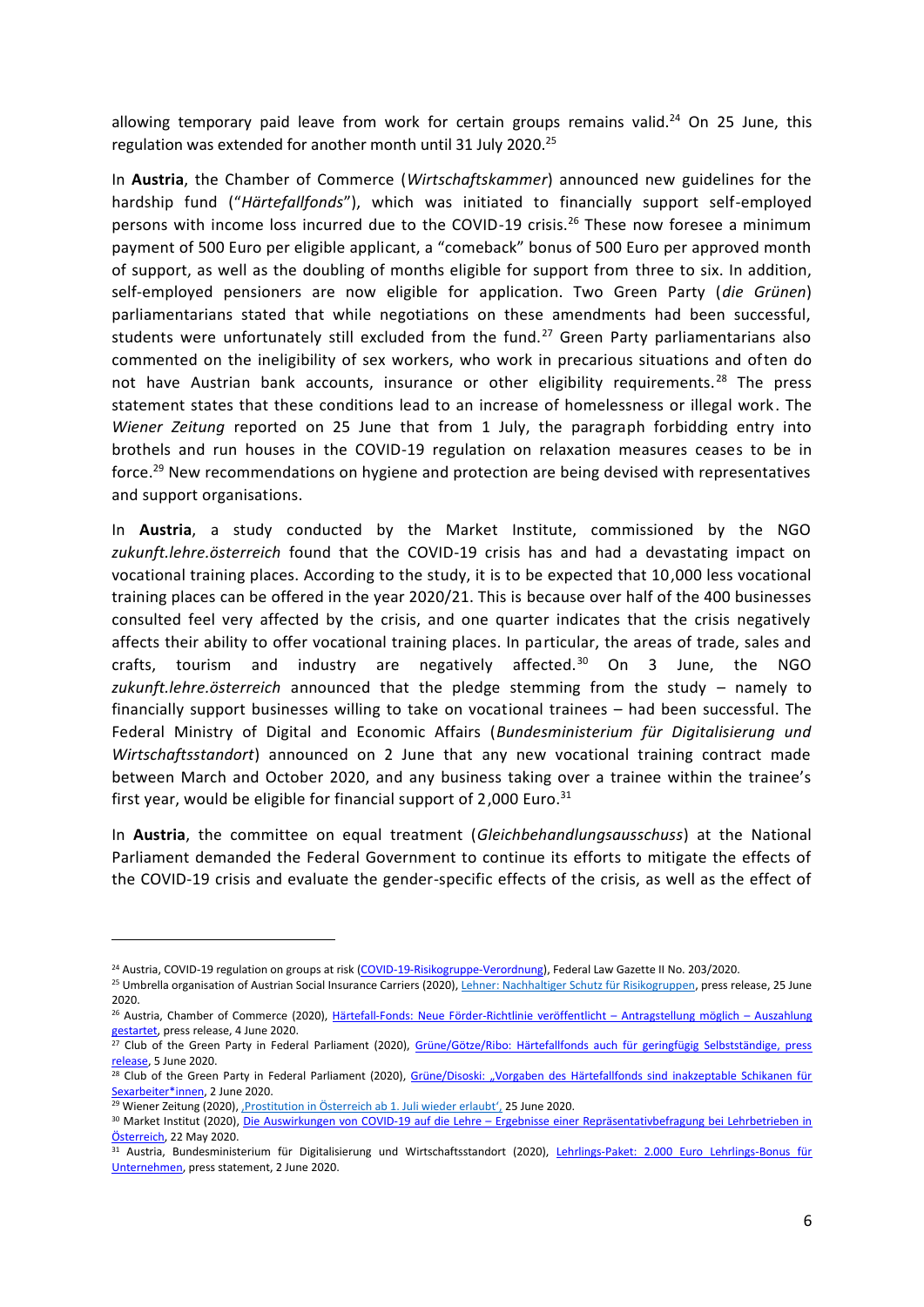various support packages, and to take any necessary measures emerging from this evaluation.  $32$ The motion was debated on 17 June in National Parliament and resulted in a unanimous resolution in which the Federal Government was requested to continue its current initiatives to mitigate the crisis and to evaluate their consequences in order to draw consequences on their gender-specific impact, and to draw necessary measures.<sup>33</sup>

In **Austria**, the Vienna University of Economics and Business (*Wirtschaftsuniversität Wien, WU*) in cooperation with the Chamber of Labour Vienna (*Arbeiterkammer Wien*) are currently conducting a survey on life during COVID-19 restrictions in Austria until 31 July.<sup>34</sup> The non-representative survey is conducted among 2,113 persons.<sup>35</sup> The study already shows that parents perceived the time during the initial COVID-19 restrictions as stressful and were overstrained. The study "reveals a clear backlash to more traditional gender roles: 50% of those families that split childcare tasks relatively equal within the household before COVID-19 reported that these tasks were shared relatively equal during the COVID-19 crisis as well. 40% of females answered that they are doing the largest share of childcare work, whereas only 23.9 % of males reported that childcare is now provided at the expense of women." <sup>36</sup> Moreover, "during the COVID-19 crisis, unpaid work has become more extensive and seems to be more visible. Nevertheless, women reported that they have a feeling of doing most of this work alone." <sup>37</sup> Building on this, the NGO *Arbeit, Bildung, Zukunft Austria* stated that particularly women are under immense pressure and often face two to three major responsibilities at once (eg. childcare, household, home office).<sup>38</sup> The NGO states that efforts must be taken to ensure women do not become financially dependent or fall back into precarious living situations.

#### **1.2.4 Access to justice**

*Focus on:* 

**.** 

- *Steps to lift restrictions previously imposed on court proceedings and any strategies to deal with case backlog or increased litigation due to COVID-19 measures (e.g. criteria to prioritise certain types of cases/disputes).*
- *Continued use of remote hearings and videoconferences within court proceedings despite the lifting of restrictions* (*e.g. for which proceedings*)*.*

In **Austria**, no new measures related to the access to justice have come into force since the last reporting period. The  $8<sup>th</sup>$  COVID Law, which entered into force on 6 May, $3<sup>9</sup>$  amended the first judiciary law accompanying the COVID-19 Law and is valid until 31 December 2020.<sup>40</sup> This means that civil proceedings, courts may conduct these hearings without the presence of the parties but may resort to technical communication means until 31 December. Until then, also every person

<sup>32</sup> Austria, Press Service of the Parliamentary Directorate - Parliamentary Correspondence (2020), [Gleichbehandlungsausschuss:](https://www.ots.at/presseaussendung/OTS_20200609_OTS0205/gleichbehandlungsausschuss-auswirkungen-der-corona-hilfspakete-auf-frauen-sollen-evaluiert-werden) [Auswirkungen der Corona-Hilfspakete auf Frauen sollen evaluiert werden,](https://www.ots.at/presseaussendung/OTS_20200609_OTS0205/gleichbehandlungsausschuss-auswirkungen-der-corona-hilfspakete-auf-frauen-sollen-evaluiert-werden) press release, 9 June 2020.

<sup>33</sup> Austria, Parliament (2020), Entschließung des Nationalrates vom 17 Juni 2020 betreffend "Geschlechterspezifische Auswirkungen der [Corona-](https://www.parlament.gv.at/PAKT/VHG/XXVII/E/E_00056/fname_804984.pdf)Krise", 56/E XXVII. GP, 17 June 2020.

<sup>34</sup> Vienna University of Economics and Business and Chamber of Labour Vienna (2020), #1 Blog: Analyzing time use of couples during [COVID-19,](https://www.wu.ac.at/en/vw3/research/current-projects/genderspecificeffectsofcovid-19/1blog) 30 May 2020.

<sup>35</sup> Vienna University of Economics and Business and Chamber of Labour Vienna (2020), #2 Blog: Who filled out our questionnaire? A brief [description of our survey sample,](https://www.wu.ac.at/en/vw3/research/current-projects/genderspecificeffectsofcovid-19/2blog) 26 June 2020.

<sup>36</sup> Vienna University of Economics and Business and Chamber of Labour Vienna (2020), #1 Blog: Analyzing time use of couples during [COVID-19,](https://www.wu.ac.at/en/vw3/research/current-projects/genderspecificeffectsofcovid-19/1blog) 30 May 2020.

<sup>37</sup> Vienna University of Economics and Business and Chamber of Labour Vienna (2020), #1 Blog: Analyzing time use of couples during [COVID-19,](https://www.wu.ac.at/en/vw3/research/current-projects/genderspecificeffectsofcovid-19/1blog) 30 May 2020.

<sup>38</sup> ABZ\*Austria (2020)[, Die Corona Krise trifft Frauen härter,](https://www.ots.at/presseaussendung/OTS_20200604_OTS0198/die-corona-krise-trifft-frauen-haerter) press statement, 4 June 2020.

<sup>39</sup> Austria, Eighth COVID-19 Law [\(8. COVID-19 Gesetz\)](https://www.ris.bka.gv.at/Dokumente/BgblAuth/BGBLA_2020_I_30/BGBLA_2020_I_30.html), Federal Law Gazette I No. 30/2020.

<sup>40</sup> Austria, First judiciary law accompanying the COVID-19 Law [\(1. COVID-19-Justiz-Begleitgesetz\),](https://www.ris.bka.gv.at/GeltendeFassung.wxe?Abfrage=Bundesnormen&Gesetzesnummer=20011087) Federal Law Gazette I No. 16/2020.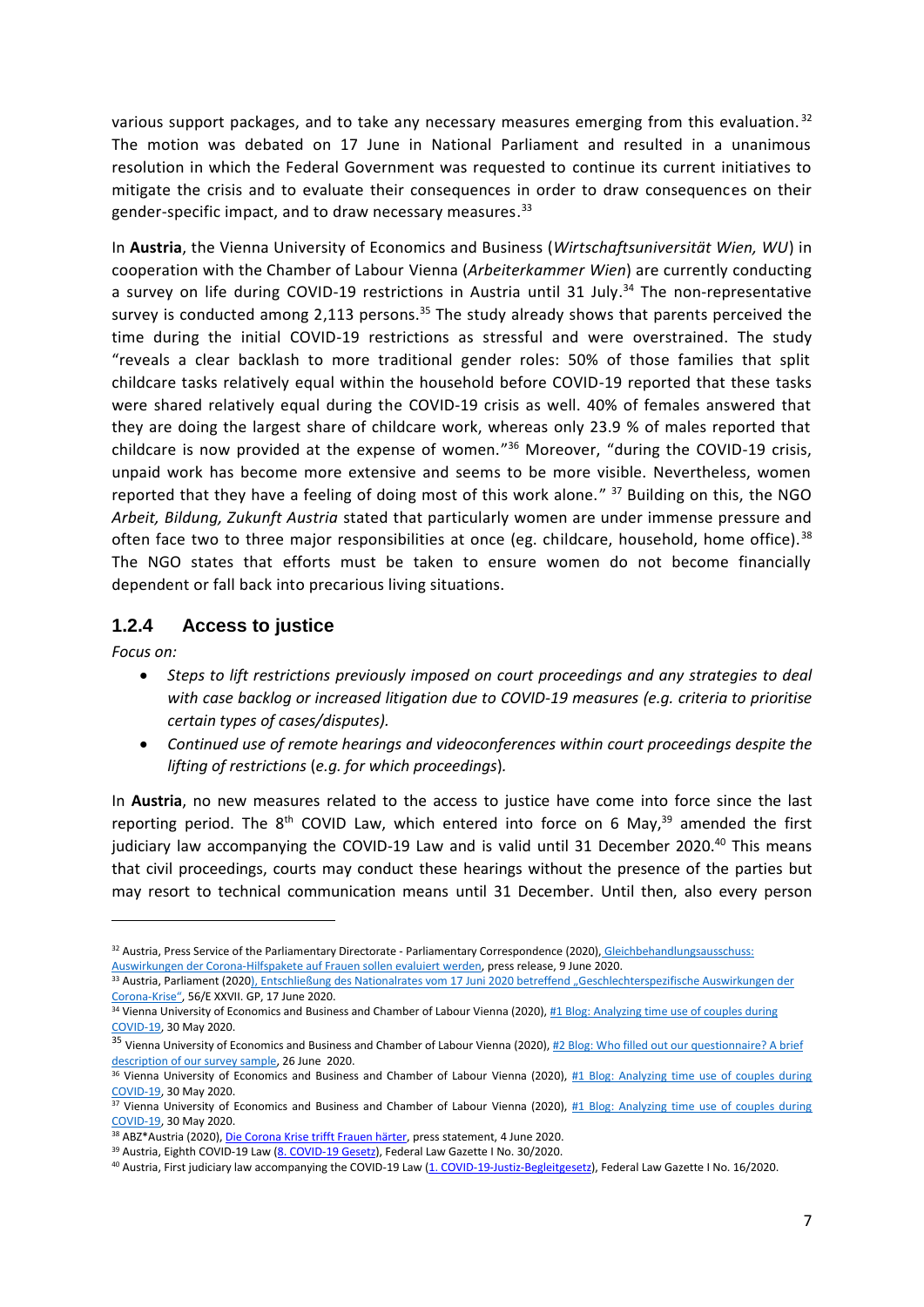involved in a proceeding may apply to have the proceeding conducted via technical communication means.<sup>41</sup> Since 24 March, technical means of communication shall be used for criminal proceedings.**<sup>42</sup>** This remains valid until 30 September 2020.**<sup>43</sup>** The information sheet on conduct in court buildings and during proceedings from 25 May remains valid.**<sup>44</sup>**

#### **1.2.5 Freedom of movement**

*Focus on:* 

1

- *Steps to reopen borders/lift restrictions on freedom of movement to and within the EU, including rules or restrictions applying to certain categories of people (e.g. citizens; 'essential workers'). Please mention what requirements are in place for various categories of people to enter country (e.g. negative COVID-19 test result and/or obligation to self-isolate etc).*
- *Changes to asylum application procedures (*e.*g. lifting of temporary suspensions or restrictions on procedures) or available statistics on numbers of asylum applications (e.g. being much lower than for same period in previous years due to travel restrictions).*

In **Austria**, a regulation came into force on 4 June<sup>45</sup>, stating that there are no more border checks to and from the neighbouring countries Germany, Liechtenstein, Switzerland, Slovakia, Slovenia, Czechia and Hungary. Furthermore, also persons who live or have their residency in one of these neighbouring countries are not subject to border controls. Whoever enters Austria must be able to confirm that no other country besides those mentioned above was entered in the past 14 days. Previous regulations on travel restrictions to neighbouring countries were revoked.<sup>46</sup>

In **Austria**, a new regulation on entry into Austria in the context of preventing the spread of COVID-19 came into force on 16 June.<sup>47</sup> The Federal Ministry of the Interior (*Bundesministerium für Inneres*) provides up to date information on travel restrictions on its website.<sup>48</sup> According to the information provided on this website persons from 32 countries<sup>49</sup> can re-enter Austria since June without having to show a negative test for COVID-19 or having to undergo a 14-day home quarantine. However, it should be noted that persons entering Austria from one of these 32 countries must have their place of residence or habitual residence either in Austria or in one of the 32 countries. Furthermore, the persons entering the country must substantiate in credible fashion that have not stayed in a country

<sup>&</sup>lt;sup>41</sup> Austria, Eighth COVID-19 Law [\(8. COVID-19 Gesetz\)](https://www.ris.bka.gv.at/Dokumente/BgblAuth/BGBLA_2020_I_30/BGBLA_2020_I_30.html), Federal Law Gazette I No. 30/2020.

<sup>42</sup> Austria, Regulation laying down special measures in criminal matters to prevent the dissemination of COVID-19 (Verordnung, mit der zur [Verhinderung der Verbreitung von COVID-19 besondere Vorkehrungen in Strafsachen getroffen werden\),](https://www.ris.bka.gv.at/Dokumente/BgblAuth/BGBLA_2020_II_113/BGBLA_2020_II_113.html) Federal Law Gazette II No. 113/2020.

<sup>43</sup> Austria, Amendment to the regulation laying down special measures in criminal matters to prevent the dissemination of COVID-19 [\(Änderung der Verordnung, mit der zur Verhinderung der Verbreitung von COVID-19 besondere Vorkehrungen in Strafsachen getroffen](https://www.ris.bka.gv.at/Dokumente/BgblAuth/BGBLA_2020_II_243/BGBLA_2020_II_243.html)  [werden\),](https://www.ris.bka.gv.at/Dokumente/BgblAuth/BGBLA_2020_II_243/BGBLA_2020_II_243.html) Federal Law Gazette II No. 243/2020.

<sup>&</sup>lt;sup>44</sup> Austria, Federal Ministry of Justice (2020), SARS-CoV-2 (Corona) – Verhalten in Gebäuden der Gerichte und Staatsanwaltschaften sowie [in Verhandlungen,](https://www.justiz.gv.at/file/2c94848a6ff6ffb20170de903c3a403a.de.0/sars-cov-2_-_verhaltensregeln_(infoblatt).pdf) 25 May 2020.

<sup>&</sup>lt;sup>45</sup> Austria, Amendment to the regulation on entry via air travel into Austria and to the regulation on measures from entry into Austria via neighbouring countries [\(Änderung der Verordnung über die Einreise auf dem Luftweg nach Österreich und der Verordnung über die](https://www.ris.bka.gv.at/Dokumente/BgblAuth/BGBLA_2020_II_252/BGBLA_2020_II_252.html)  [Maßnahmen bei der Einreise aus Nachbarstaaten\),](https://www.ris.bka.gv.at/Dokumente/BgblAuth/BGBLA_2020_II_252/BGBLA_2020_II_252.html) Federal Law Gazette II No. 252/2020.

<sup>&</sup>lt;sup>46</sup> Austria, Amendment to the regulation on the temporary reintroduction of border controls at the internal borders with the Italian Republic and the Federal Republic of Germany amended and the Regulation of the Federal Minister of the Interior on the temporary reintroduction of border controls at the internal borders with the Swiss Confederation, the Principality of Liechtenstein, the Czech Republic and the Slovak Republic (Änderung der Verordnung über die vorübergehende Wiedereinführung von Grenzkontrollen an den [Binnengrenzen zur Italienischen Republik und zur Bundesrepublik Deutschland und Aufhebung der Verordnung über die vorübergehende](https://www.ris.bka.gv.at/Dokumente/BgblAuth/BGBLA_2020_II_253/BGBLA_2020_II_253.html)  Wiedereinführung von Grenzkontrollen an den Binnengrenzen zur Schweizerischen Eidgenossenschaft, zum Fürstentum Liechtenstein, zur [Tschechischen Republik und zur Slowakischen Republik\)](https://www.ris.bka.gv.at/Dokumente/BgblAuth/BGBLA_2020_II_253/BGBLA_2020_II_253.html), Federal Law Gazette II No. 253/2020.

<sup>47</sup> Austria, Amendment on entry into Austria in the context of preventing the spread of COVID-19 (Verordnung über die Einreise nach [Österreich im Zusammenhang mit der Eindämmung von SARS-COV-2\)](https://www.ris.bka.gv.at/Dokumente/BgblAuth/BGBLA_2020_II_263/BGBLA_2020_II_263.html), Federal Law Gazette II No. 263/2020.

<sup>48</sup> Austria, Federal Ministry of the Interior[, website on entry into Austria.](https://bmi.gv.at/news.aspx?id=6848727832704B4B752F633D)

<sup>49</sup> Austria, Federal Ministry of the Interior[, website on entry into Austria.](https://bmi.gv.at/news.aspx?id=6848727832704B4B752F633D)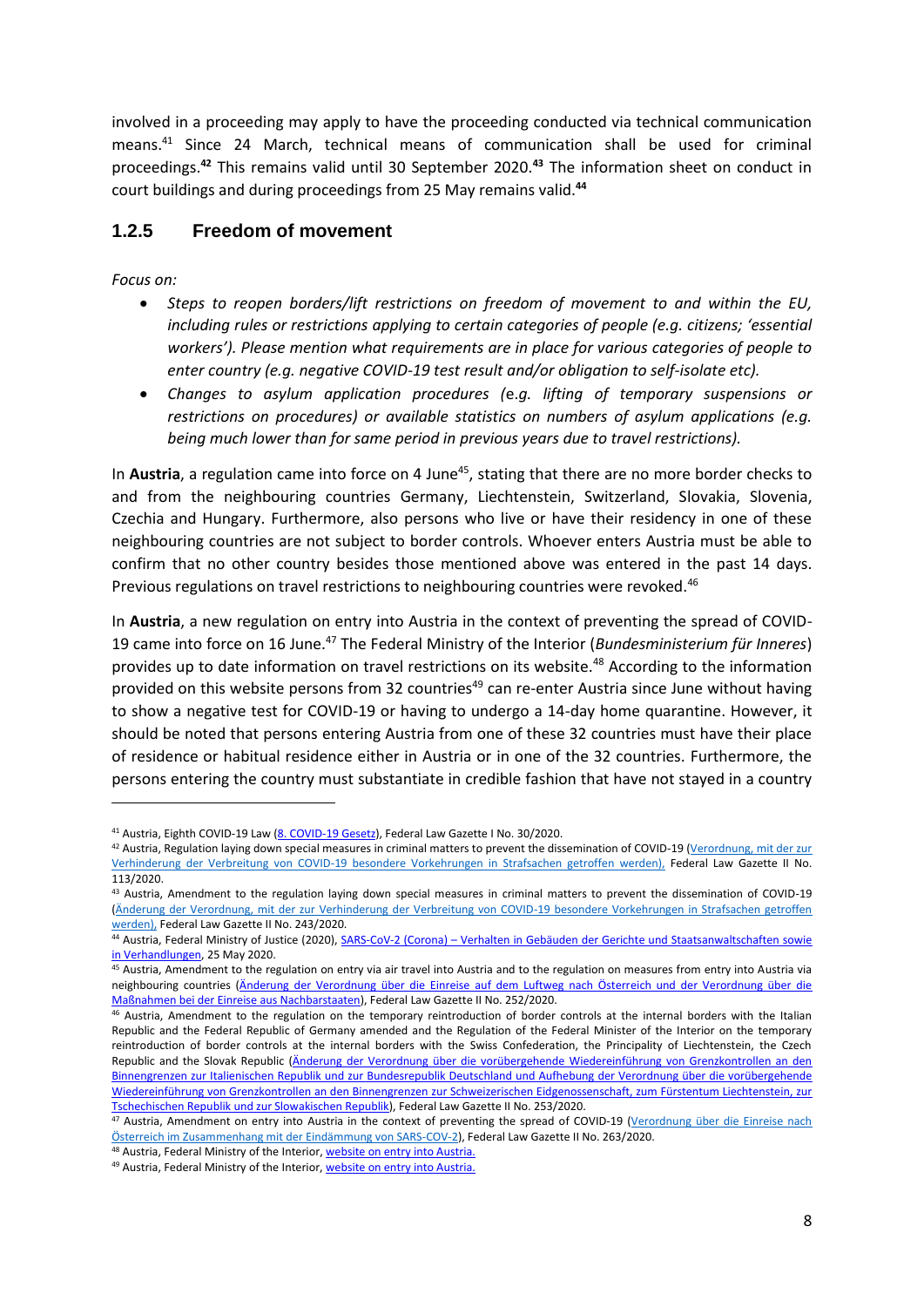other than Austria or one of the listed countries in the 14 days prior to crossing the border. Persons who do not fall into one of the above-mentioned groups of persons and want to enter Austria from the Schengen area or from Andorra, Bulgaria, Ireland, Croatia, Monaco, Romania, San Marino, Vatican, the United Kingdom or Cyprus must either present a negative test for COVID-19, which is not older than four days, or enter a 14-day home quarantine or a quarantine in a suitable accommodation, whereby the availability of this quarantine must be proven by means of a confirmation. If this confirmation of the availability of suitable accommodation cannot be presented, entry shall be refused. Entry of third-country nationals from outside the EU and Schengen area is currently still not possible in principle. The only exceptions are members of diplomatic missions, employees of international organisations, humanitarian aid workers, nursing and health personnel, seasonal workers, transit passengers or persons engaged in the transport of goods.

No major changes on the asylum procedure to be reported. In May 2020 a total of 631 asylum applications were filed in Austria, which is a decrease of 38.56 % when compared to May 2019. Official numbers for June 2020 are not available yet. The Federal Ministry of the Interior, Department V/8 (*Bundesministerium für Inneres, Abteilung V/8 Asyl und Fremdenwesen*) reports in a telephone interview that at the end of June 2020, the number asylum applications has risen again to around 300 per week.

In **Austria**, the Federal Minister of Social Affairs, Health, Care and Consumer Protection and the Minister of the Interior announced on 29 June that there would be restrictions on entering the country from persons coming from the area of Gütersloh in Germany.<sup>50</sup> Due to the new epidemiological state in this particular district in Nordrhein-Westfahlen, anyone wishing to enter Austria must provide a negative COVID-19 test or self-isolate for 14 days.

#### **1.3 Impact of measures on particular groups**

#### **Persons with disabilities**

**.** 

In **Austria**, the Federal Ministry of Social Affairs, Health, Care and Consumer Protection published recommendations on the step-by-step return to everyday life for provincial institutions and programmes for people with disabilities on 18 June.<sup>51</sup> They are an update of the recommendations on such institutions on how to best implement relaxation measures.<sup>52</sup> The new recommendations were discussed together with organisations representing persons with disabilities ("*Organisationen*  der Menschen mit Behinderungen"), as well as with the institutions in question on 3 June.<sup>53</sup> According to the press release, also the Austrian Ombud for Equal Treatment and representatives from the regional authorities were included in the drafting process. The focus of the recommendations is to maintain the right to self-determination. The recommendations focus on: the protection of health of affected persons; the protection of human rights - in particular the right to

<sup>50</sup> Austria, Federal Ministry of Social Affairs, Health, Care and Consumer Protection (2020), [Anschober/Nehammer:](https://www.ots.at/presseaussendung/OTS_20200629_OTS0039/anschobernehammer-einreisebeschraenkungen-fuer-personen-aus-deutschem-landkreis-guetersloh)  [Einreisebeschränkungen für Personen aus deutschem Landkreis Gütersloh,](https://www.ots.at/presseaussendung/OTS_20200629_OTS0039/anschobernehammer-einreisebeschraenkungen-fuer-personen-aus-deutschem-landkreis-guetersloh) press release, 29 June 2020.

<sup>51</sup> Austria, Federal Ministry of Social Affairs, Health, Care and Consumer Protection (2020), Empfehlungen zur schrittweisen Rückkehr zum [Alltag in den Einrichtungen und Programmen der Behindertenhilfe der Länder,](https://www.sozialministerium.at/dam/jcr:8df2d687-4541-4d75-98b0-7c98849b4959/Empfehlungen%20zur%20schrittweisen%20Rückkehr%20zum%20Alltagin%20den%20Einrichtungen%20und%20Programmender%20Behindertenhilfe%20der%20Länder.pdf) 18 June 2020.

<sup>52</sup> Austria, Federal Ministry of Social Affairs, Health, Care and Consumer Protection (2020), [Empfehlungen zur Lockerung der COVID-19](https://www.sozialministerium.at/dam/jcr:b599eb04-b24f-41c3-ab27-613416b68474/Empfehlungen%20zur%20Lockerungen%20in%20der%20Behindertenhilfe.pdf) [bedingen Einschränkungen in den Einrichtungen und Programmen der Behindertenhilfe der Länder,](https://www.sozialministerium.at/dam/jcr:b599eb04-b24f-41c3-ab27-613416b68474/Empfehlungen%20zur%20Lockerungen%20in%20der%20Behindertenhilfe.pdf) 29 May 2020.

<sup>53</sup> Austria, Federal Ministry of Social Affairs, Health, Care and Consumer Protection (2020), Korrektur OTS0037: Empfehlungen zur [schrittweisen Rückkehr zum Alltag in den Einrichtungen und Programmen der Behindertenhilfe der Länder,](https://www.ots.at/presseaussendung/OTS_20200622_OTS0053/korrektur-ots0037-empfehlungen-zur-schrittweisen-rueckkehr-zum-alltag-in-den-einrichtungen-und-programmen-der-behindertenhilfe-der-laender) press release, 22 June 2020.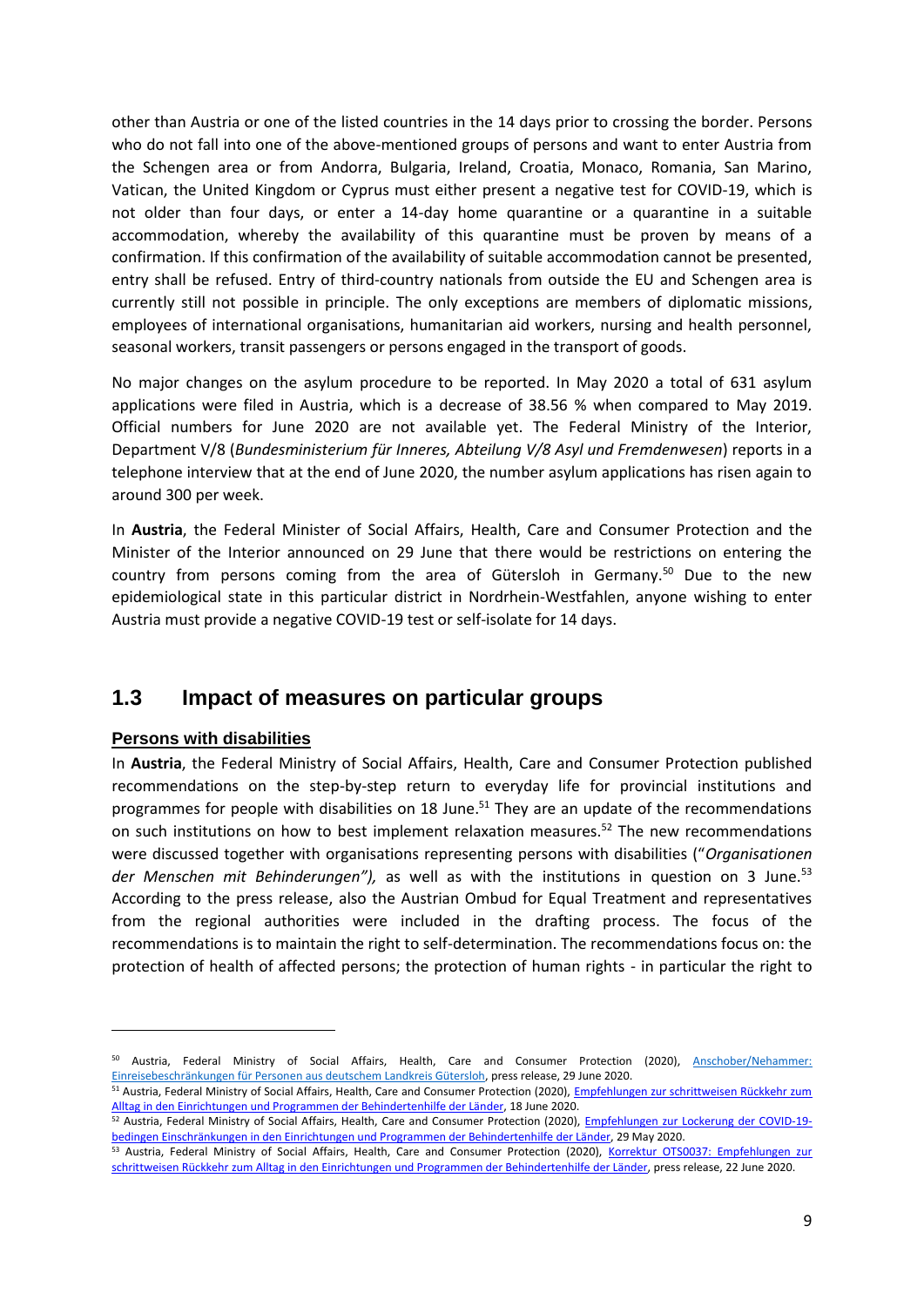personal freedom and the right to participation; the step-by-step return to everyday life; measures to plan ahead and prepare for potential future developments.<sup>54</sup>

In **Austria**, the NGO *Hilfsgemeinschaft der Blinden und Sehschwachen Österreichs*, an organisation for blind people and people with visual impairments, pointed out that no barrier-free version of the Austrian Red Cross' (*Österreichisches Rotes Kreuz*) Stopp Corona app was available.<sup>55</sup> The NGO states that the app cannot be installed by a blind person without assistance, the voice output is not ideal, there are no alternative texts for certain elements, and the language and information as a whole is difficult to understand for persons with cognitive disabilities and learning difficulties. Thereby, the app excludes the "largest minority in Austria" ("*die größte Minderheit in Österreich*").<sup>56</sup> The *der Standard* newspaper had announced on 3 June that an updated version of the app was planned for late June to facilitate contact tracing with new interfaces ("*Schnittstellen*") to Google and Apple.<sup>57</sup> The Red Cross released the update on 26 June and clarified that the digital handshake for Apple and Google operating systems was implemented.<sup>58</sup> Furthermore, data protection measures were improved: meetings between devices are now recorded using rotating keys which change every 15 minutes. Persons who receive an alarm signal cannot see whom this was caused by. Users no longer see whether their own device registered meetings in the past two days or not. In addition, the country restriction was lifted: now users outside Austria may download the app. This serves to facilitate digital handshakes. The criticism on blind people and people with visual impairments was not addressed in the update. According to the Austrian Broadcasting Service (*Österreichischer Rundfunk, ORF*), the initial version of the app has been downloaded 630,000 times as of 14 June.<sup>59</sup>

#### **Older people**

1

In **Austria**, the Federal Ministry of Social Affairs, Health, Care and Consumer Protection published new recommendations on the step-by-step return to everyday life in old people's and care homes ("Alten- *und Pflegeheimen*"), as well as for semi-stationary facilities on 9 June.<sup>60</sup> The guidelines come as an update to previous guidelines on how to implement step-by-step relaxation measures from 4 May onward, targeting the provinces, district authorities and individual carriers.<sup>61</sup> The new recommendations applicable from 9 June onwards were drafted according to the motto "against loneliness and protecting human rights" ("*der Einsamkeit entgegen und Menschenrechte wahren*").<sup>62</sup> According to the Federal Minister of Social Affairs, Health, Care and Consumer Protection, the new recommendations were devised in cooperation with representative organisations, representations of old people and care home residents and experts.<sup>63</sup> The NGOs *Caritas* welcomed the new recommendations and the process of their development.<sup>64</sup> According to the new recommendations, general safety and hygiene measures should remain in place (one metre security distance, washing

61 Austria, Federal Ministry of Social Affairs, Health, Care and Consumer Protection (2020), *Empfehlungen zur schrittweisen Lockerung der* [aufgrund der COVID-19 Pandemie erlassenen Besuchsbeschränkungen in Alten-](https://www.gesundheit.steiermark.at/cms/dokumente/11645224_72563015/eefa1e51/Lockerung%20Besuchsverbot.pdf) und Pflegeheimen ab 4. Mai 2020.

<sup>63</sup> ORF (2020), ['In Altersheime soll Alltag zurückkehren'](https://orf.at/stories/3168892/), 9 June 2020.

<sup>54</sup> Austria, Federal Ministry of Social Affairs, Health, Care and Consumer Protection (2020), Korrektur OTS0037: Empfehlungen zur [schrittweisen Rückkehr zum Alltag in den Einrichtungen und Programmen der Behindertenhilfe der Länder,](https://www.ots.at/presseaussendung/OTS_20200622_OTS0053/korrektur-ots0037-empfehlungen-zur-schrittweisen-rueckkehr-zum-alltag-in-den-einrichtungen-und-programmen-der-behindertenhilfe-der-laender) press release, 22 June 2020.

<sup>&</sup>lt;sup>55</sup> Hilfsgemeinschaft der Blinden und Sehschwachen Österreichs (2020)[, Corona-App nicht barrierefrei,](https://www.ots.at/presseaussendung/OTS_20200603_OTS0074/corona-app-nicht-barrierefrei) press release, 3 June 2020. <sup>56</sup> Hilfsgemeinschaft der Blinden und Sehschwachen Österreichs (2020)[, Corona-App nicht barrierefrei,](https://www.ots.at/presseaussendung/OTS_20200603_OTS0074/corona-app-nicht-barrierefrei) press release, 3 June 2020.

<sup>&</sup>lt;sup>57</sup> Der Standard (2020), *Die "Stopp Corona"-App hat ein massives Imageproblem'*, 3 June 2020.

<sup>58</sup> Austria, Red Cross (2020)[, Stopp Corona-App: das Update für den automatischen Handshake ist da,](https://www.roteskreuz.at/news/datum/2020/06/26/stopp-corona-app-das-update-fuer-den-automatischen-handshake-ist-da/) 26 June 2020.

<sup>59</sup> ORF (2020), Update macht Handys fit für "Stopp Corona"-App', 14 June 2020.

<sup>&</sup>lt;sup>60</sup> Austria, Federal Ministry of Social Affairs, Health, Care and Consumer Protection (2020), Empfehlungen zur schrittweisen Rückkehr zum Alltag in Alten- [und Pflegeheimen und teilstationären Einrichtungen ab 9 Juni 2020,](https://www.sozialministerium.at/dam/jcr:8c3af2d3-f7a6-4719-a6e7-27b7452fd066/Empfehlungen%20zur%20schrittweisen%20Rückkehr%20zum%20Alltag%20in%20Alten-%20und%20Pflegeheimen%20und%20teilstationären%20Einrichtungen%20ab%209.%20Juni%202020.pdf) 9 June 2020.

<sup>62</sup> Austria, Federal Ministry of Social Affairs, Health, Care and Consumer Protection (2020), Empfehlungen zur schrittweisen Rückkehr zum Alltag in Alten- [und Pflegeheimen und teilstationären Einrichtungen ab 9 Juni 2020,](https://www.sozialministerium.at/dam/jcr:8c3af2d3-f7a6-4719-a6e7-27b7452fd066/Empfehlungen%20zur%20schrittweisen%20Rückkehr%20zum%20Alltag%20in%20Alten-%20und%20Pflegeheimen%20und%20teilstationären%20Einrichtungen%20ab%209.%20Juni%202020.pdf) 9 June 2020.

<sup>64</sup> Caritas Österreich (2020), [Caritas begrüßt weitere Öffnungsschritte in Alten-](https://www.ots.at/presseaussendung/OTS_20200609_OTS0097/caritas-begruesst-weitere-oeffnungsschritte-in-alten-und-pflegewohnhaeusern-und-fordert-pakt-gegen-einsamkeit) und Pflegewohnhäusern und fordert Pakt gegen [Einsamkeit,](https://www.ots.at/presseaussendung/OTS_20200609_OTS0097/caritas-begruesst-weitere-oeffnungsschritte-in-alten-und-pflegewohnhaeusern-und-fordert-pakt-gegen-einsamkeit) press release, 9 June 2020.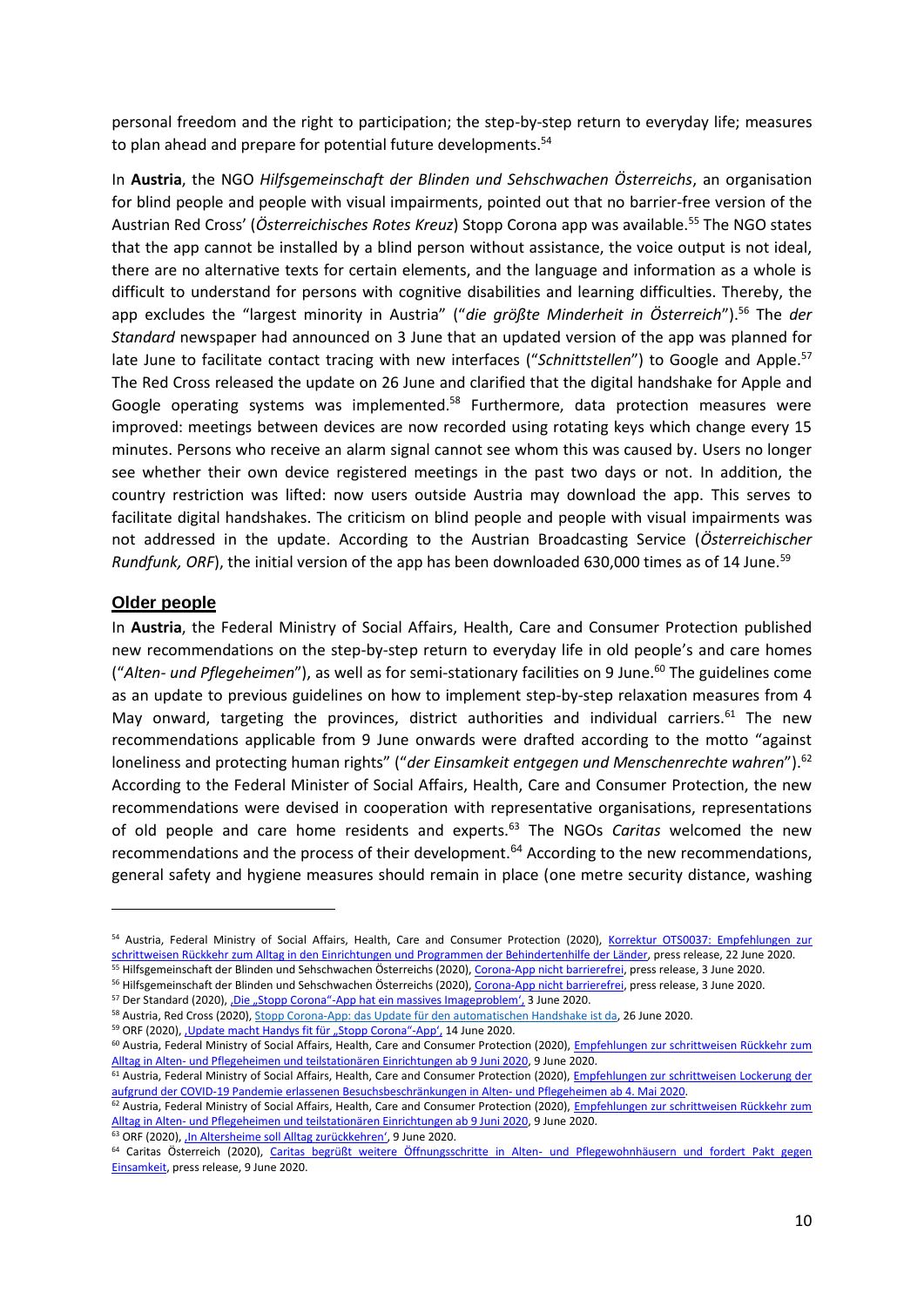hands, airing rooms). Visitors should be allowed to enter old people's and care homes again provided they have not been in contact with an infected person or are not a suspected infected person themselves. Yet, it is unclear how this will be checked. Furthermore, residents of old people's and care homes should be able to spend time outside and run errands, for example going to the supermarket. In case there is a need for physical contact between visitors and residents, protective gear covering mouth and nose shall be worn. Visiting times shall be made more flexible again, children should be able to visit again, and also visits into quarantined areas of old people's and care homes should be allowed provided safety precautions are taken.<sup>65</sup>

In **Austria**, on 9 June the first results of a study commissioned by the Federal Ministry of Social Affairs, Health, Care and Consumer Protection were published.<sup>66</sup> The study evaluates the situation of persons in old people's and care homes amidst the COVID-19 crisis to determine the effect of the crisis on these highly vulnerable groups.<sup>67</sup> The Austrian Broadcasting Service (*Österreichischer Rundfunk, ORF*) reported about the initial findings:<sup>68</sup> as of early June, the number of clusters of infected persons in old people's and care homes was "nearly at zero". In total, 0,3 % of all deaths in old people's and care homes were caused by COVID-19. In total, one third of all deaths in Austria were persons in such facilities. One third of persons who died in Austria was over 90 years of age. During the press conference, the Federal Minister of Social Affairs, Health, Care and Consumer Protection further stated that over 26,000 residents and 27,000 staff members of old people's and care homes had been tested in a screening programme in these facilities.<sup>69</sup>

In **Austria**, the NGO *Caritas* mentions the need to provide self-tests for COVID-19 infections in old people's and care homes (also for persons with disability) and to invest in measures to counter loneliness through personal and digital means.<sup>70</sup> They call for the establishment of a "pact against loneliness". Similarly, the NGO *Diakonie* pointed to the devastating long-term effects of isolation on people in old people's and care homes, and advised for scientific studies to be undertaken on the subject.<sup>71</sup> The *Ludwig Boltzmann Society* initiated a new initiative "Join the conversation! What does Corona do to our mental health?" ("*Reden Sie mit! Was macht Corona mit unserer psychischen Gesundheit?*") in which the public, experts and mental health practitioners engage in dialogue on the consequences of the COVID-19 crisis.<sup>72</sup> The initiative is a co-creation process in which there are two open, crowdsourcing periods allowing persons to share their experiences and thoughts.

In **Austria**, the Austrian Ombudsman Board ("*Volksanwaltschaft*") announced they had started an enquiry among old people's and care homes to determine how well these institutions were able to cope during the COVID-19 crisis.<sup>73</sup> The goal of the enquiry is to determine what worked well, what was missing, and what the responsible authorities can do to better support such institutions. The

 $\overline{a}$ 

<sup>&</sup>lt;sup>65</sup> Austria, Federal Ministry of Social Affairs, Health, Care and Consumer Protection (2020), Empfehlungen zur schrittweisen Rückkehr zum Alltag in Alten- [und Pflegeheimen und teilstationären Einrichtungen ab 9 Juni 2020,](https://www.sozialministerium.at/dam/jcr:8c3af2d3-f7a6-4719-a6e7-27b7452fd066/Empfehlungen%20zur%20schrittweisen%20Rückkehr%20zum%20Alltag%20in%20Alten-%20und%20Pflegeheimen%20und%20teilstationären%20Einrichtungen%20ab%209.%20Juni%202020.pdf) 9 June 2020.

<sup>66</sup> Austria, Federal Ministry of Social Affairs, Health, Care and Consumer Protection (2020), [AVISO: Pressekonferenz: Präsentation des 1.](https://www.ots.at/presseaussendung/OTS_20200605_OTS0134/aviso-pressekonferenz-praesentation-des-1-teils-der-studie-covid-19-in-alten-und-pflegeheimen)  [Teils der Studie "COVID](https://www.ots.at/presseaussendung/OTS_20200605_OTS0134/aviso-pressekonferenz-praesentation-des-1-teils-der-studie-covid-19-in-alten-und-pflegeheimen)-19 in Alten- und Pflegeheimen", press release, 5 June 2020.

<sup>&</sup>lt;sup>67</sup> Gesundheit Österreich GmbH (2020)[, COVID-19 in Alten-](https://goeg.at/sites/goeg.at/files/inline-files/COVID-19%20in%20Alten%20und%20Pflegeheimen%20v1a.pdf) und Pflegeheimen, 9 June 2020.

<sup>68</sup> ORF (2020), In Altersheime soll Alltag zurückkehren', 9 June 2020.

<sup>69</sup> ORF (2020), In Altersheime soll Alltag zurückkehren', 9 June 2020.

<sup>70</sup> Caritas Österreich (2020), [Caritas begrüßt weitere Öffnungsschritte in Alten-](https://www.ots.at/presseaussendung/OTS_20200609_OTS0097/caritas-begruesst-weitere-oeffnungsschritte-in-alten-und-pflegewohnhaeusern-und-fordert-pakt-gegen-einsamkeit) und Pflegewohnhäusern und fordert Pakt gegen [Einsamkeit,](https://www.ots.at/presseaussendung/OTS_20200609_OTS0097/caritas-begruesst-weitere-oeffnungsschritte-in-alten-und-pflegewohnhaeusern-und-fordert-pakt-gegen-einsamkeit) press release, 9 June 2020.

<sup>71</sup> Diakonie Österreich (2020), [Diakonie zu COVID-19 in Pflegeeinrichtungen: Isolation schützt und schadet gleichzeitig,](https://www.ots.at/presseaussendung/OTS_20200609_OTS0084/diakonie-zu-covid-19-in-pflegeeinrichtungen-isolation-schuetzt-und-schadet-gleichzeitig) press release, 9 June 2020.

<sup>72</sup> Ludwig Boltzmann Society[, website on the initiative: Join the conversation!.](https://corona.lbg.ac.at/)

<sup>73</sup> Austria, Austrian Ombudsman Board (2020), [ERINNERUNG: Pflegeeinrichtungen in Zeiten der Corona-Pandemie](https://www.ots.at/presseaussendung/OTS_20200629_OTS0015/erinnerung-pflegeeinrichtungen-in-zeiten-der-corona-pandemie-pk-am-1-juli) – PK am 1. Juli, press release, 29 June 2020.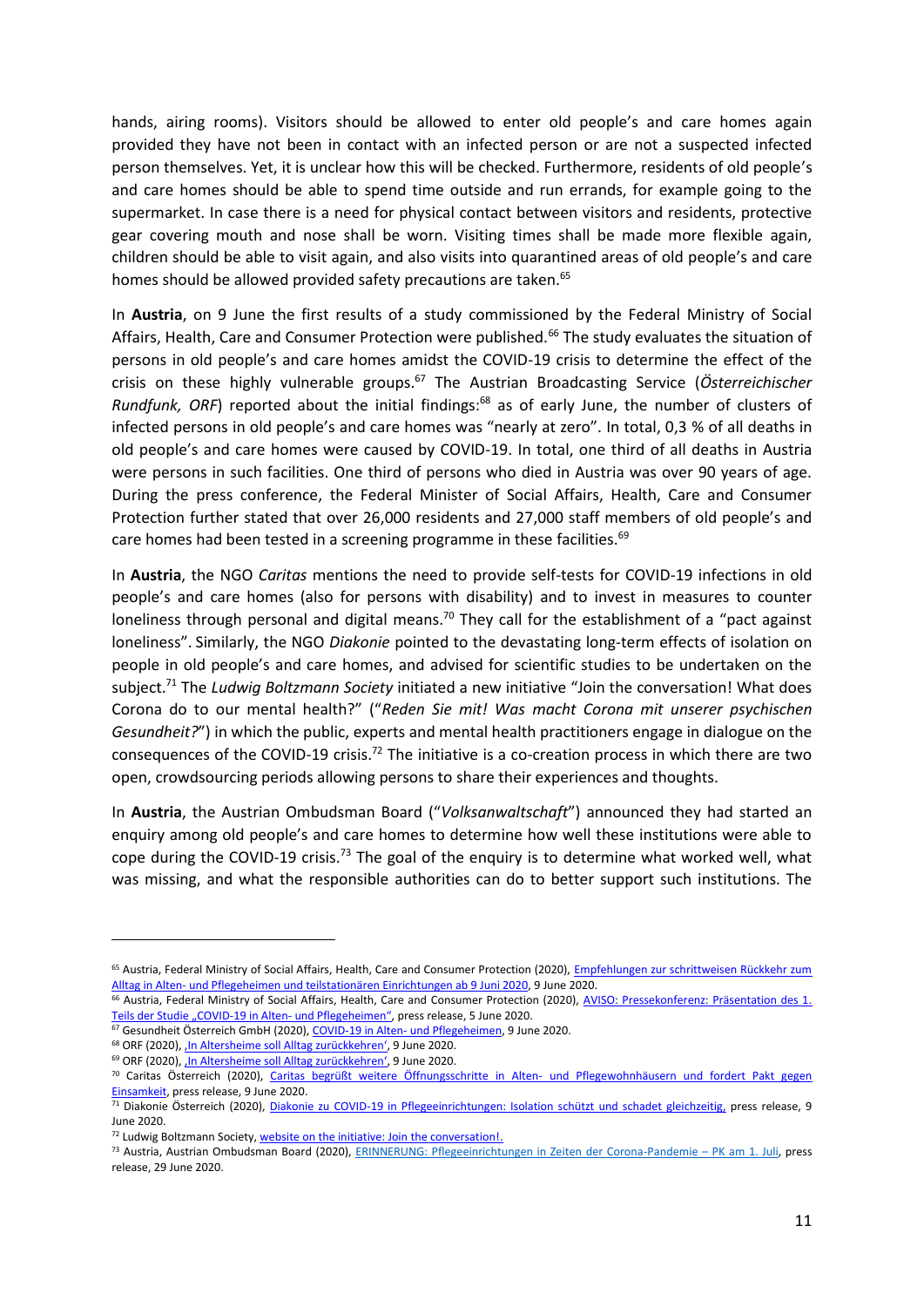initial finding will be presented on 1 July, particularly in light of recent discussions about a "second wave".

#### **Detainees**

**.** 

In **Austria**, the Federal Ministry of Justice (*Bundesministerium für Justiz*) has made available a consolidated version of all currently valid COVID-19 measures related to the penal system.<sup>74</sup> The document summarises all valid COVID-19 measures as of 1 June. The document remains valid at the time of writing. It includes summaries of hygiene and medical measures, procedures, information for employees, plans of action for dealing with infected persons, and other measures. According to the document, detainees and persons in custody may, for instance, only receive visitors through a glass pane ("*Glasscheibenbesuche*") in special booths. Detainees do have permission to go out in order to take care of personal affairs which cannot be postponed or realised by a substitute or for educational and training measures provided preventative and hygiene measures are taken; detainees may go out to receive outpatient medical procedures, provided preventative and hygiene measures are taken; general hygiene measures that must be observed include: wearing protective gear covering mouth and nose under certain circumstances, disinfecting hands, separate confinement of prisoners who have gone out and those who have not. In case separated confinement is not possible, protective gear must be worn for 14 days instead.<sup>75</sup> Furthermore, new prisoners who are suspected of being infected shall be kept in isolation for 14 days "only if strictly necessary" ("*in unbedingt notwendigen Fällen*"), in line with the recommendations issued by the Federal Ministry of Social Affairs, Health, Care and Consumer Protection on 15 May.<sup>76</sup> The document states that criminal proceedings (including trials, main hearings and hearings on the extension of detention) shall be conducted via video since 24 March. **<sup>77</sup>** In all penal institutions, an isolated entry area must be installed.

In **Austria**, the *der Standard* newspaper reported about the restrictions faced by detainees during the COVID-19 crisis.<sup>78</sup> The report states that detainees are still mostly excluded from the rest of society ("*von der Gesellschaft in der Regel weitgehend abgeschottet*") due to the measures issued restricting detainees from having contact with the outside world. Since early May, visits from friends and family members have been allowed again subject to hygiene measures including plexiglass barriers between detainees and visitors, and the mandatory wearing of protective gear covering mouth and nose. Per visit, one adult and one child are allowed. Infected detainees are still isolated from other detainees, which has previously been criticised by Amnesty Austria.<sup>79</sup> According to an interview conducted by *der Standard*, one detainee stated that there was no systemic testing of detainees. Detainees who wished to get tested nonetheless were not able to do so, as tests could not be conducted without prior classification as potentially infected or referral by a medical professional ("*freiwillige Tests ohne Einstufung als Verdachtsfall und ärztlicher Zuweisung nicht* 

<sup>74</sup> Austria, Federal Ministry of Justice (2020), Maßnahmen zu COVID-19 im Straf- [und Maßnahmenvollzug \(Stand: 1. Juni 2020\)](https://www.justiz.gv.at/file/2c94848b6ff7074f0171ba2845973e00.de.0/2020-06-01_aufrechte%20ma%C3%9Fnahmen%20im%20straf-%20und%20ma%C3%9Fnahmenvollzug_covid-19.pdf) – [komprimierte Fassung,](https://www.justiz.gv.at/file/2c94848b6ff7074f0171ba2845973e00.de.0/2020-06-01_aufrechte%20ma%C3%9Fnahmen%20im%20straf-%20und%20ma%C3%9Fnahmenvollzug_covid-19.pdf) 1 June 2020.

 $75$  Austria, Amendment to the regulation on special precautions within the scope of the Penal Code to prevent the spread of COVID-19 [\(Änderung der Verordnung über besondere Vorkehrungen im Anwendungsbereich des Strafvollzugsgesetzes zur Verhinderung der](https://www.ris.bka.gv.at/Dokumente/BgblAuth/BGBLA_2020_II_241/BGBLA_2020_II_241.html)  [Verbreitung von COVID-19\)](https://www.ris.bka.gv.at/Dokumente/BgblAuth/BGBLA_2020_II_241/BGBLA_2020_II_241.html), Federal Law Gazette II No. 241/2020.

<sup>76</sup> Austria, Federal Ministry of Social Affairs, Health, Care and Consumer Protection (2020), [Behördliche Vorgangsweise bei SARS-CoV2-](https://www.sozialministerium.at/dam/jcr:3cab84f4-126f-46fc-9120-34fcfc463450/Beh%C3%B6rdliche_Vorgangsweise_bei_SARS_22.03.2020.pdf) [Kontaktpersonen,](https://www.sozialministerium.at/dam/jcr:3cab84f4-126f-46fc-9120-34fcfc463450/Beh%C3%B6rdliche_Vorgangsweise_bei_SARS_22.03.2020.pdf) 15 May 2020.

<sup>77</sup> Austria, Regulation laying down special measures in criminal matters to prevent the dissemination of COVID-19 (Verordnung, mit der zur [Verhinderung der Verbreitung von COVID-19 besondere Vorkehrungen in Strafsachen getroffen werden\),](https://www.ris.bka.gv.at/Dokumente/BgblAuth/BGBLA_2020_II_113/BGBLA_2020_II_113.html) Federal Law Gazette II No. 113/2020 in the version of Federal Law Gazette II No. 180/2020.

<sup>78</sup> Der Standard (2020), ['Einsperren, um das Coronavirus auszusperren: Noch weniger Freiheit im Gefängnis',](https://www.derstandard.at/story/2000117998148/einsperren-um-das-coronavirus-auszusperren-noch-weniger-freiheit-im-gefaengnis) 15 June 2020.

<sup>79</sup> Amnesty Austria (2020)[, Amnesty Zwischenbericht: Wie sich die Bekämpfung der Corona-Pandemie auf Menschenrechte in Österreich](https://www.amnesty.at/news-events/amnesty-zwischenbericht-wie-sich-die-bekaempfung-der-corona-pandemie-auf-menschenrechte-in-oesterreich-auswirkt/)  [auswirkt,](https://www.amnesty.at/news-events/amnesty-zwischenbericht-wie-sich-die-bekaempfung-der-corona-pandemie-auf-menschenrechte-in-oesterreich-auswirkt/) 16 April 2020.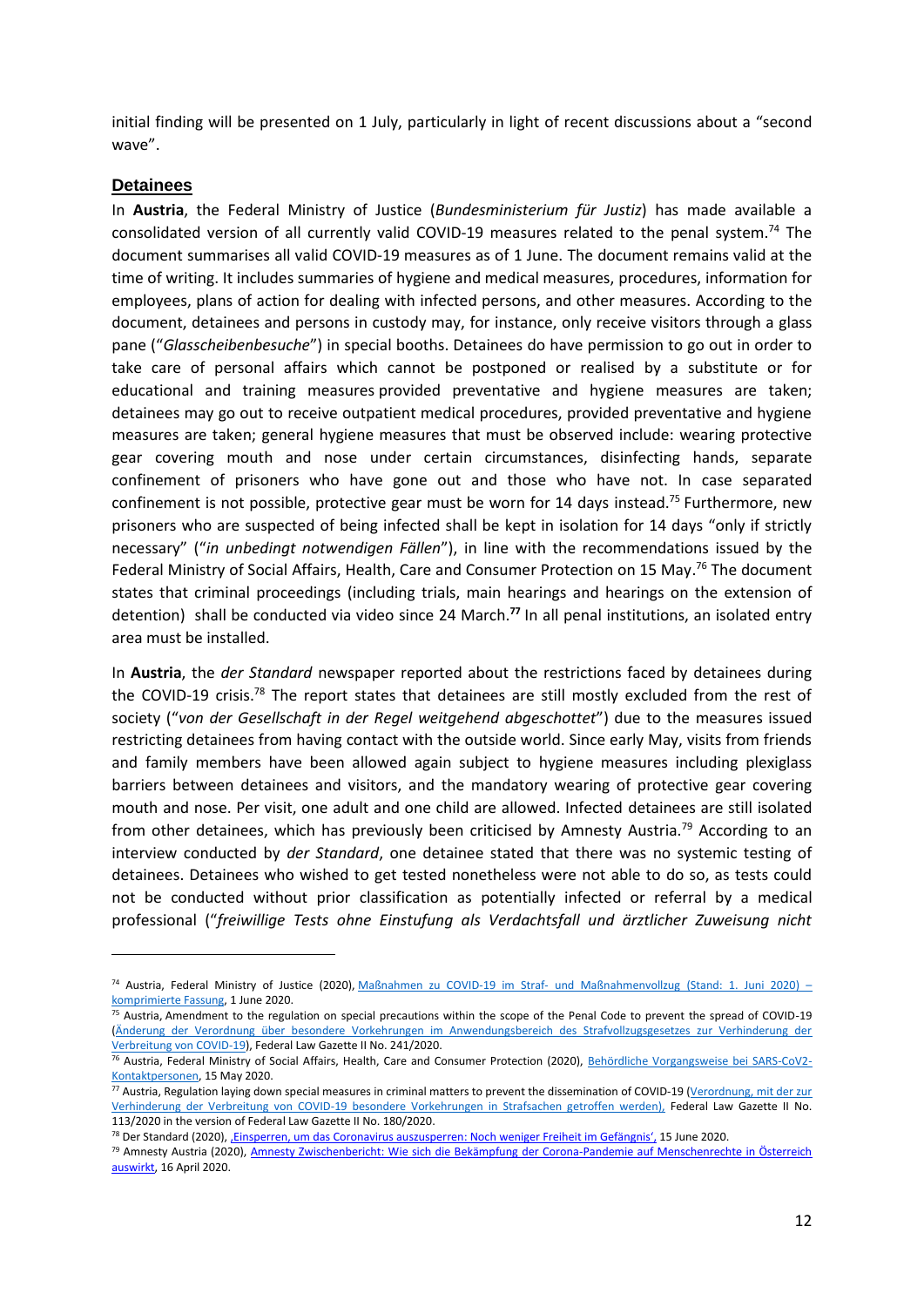*durchgeführt werden*"). According to *der Standard*, the Federal Ministry of Justice (*Bundesministerium für Justiz*) confirmed there are efforts to initiate so-called "pool solutions" ("*Poollösungen*", i.e. large-scale tests) and quick tests for the correctional system.<sup>80</sup> The news report further states that also defence lawyers have pointed to restrictive measures relating to the maximum number of people allowed in the area in which lawyers meet their clients: in one particular correctional facility, the number of people allowed in this area was limited to 22, making it difficult to interact with clients. Also, initiatives to re-socialise detainees have reported difficulties, as due to the restrictions faced by detainees, no meetings were possible and therefore, fear and hopelessness spread among those detainees unable to attend regular meetings.<sup>81</sup>

From 1 July onwards, a maximum of two visitors are allowed per detainee at the same time.<sup>82</sup>

## **2 Selected issues emerging during the COVID-19 crisis**

### *2.1* **Xenophobic speech, acts of harassment and violent attacks**

 *In reference to Bulletin #1 where these issues were addressed, please report incidents of xenophobic speech, acts of harassment and violent attacks against specific minority groups on the grounds of race or ethnic origin during the reporting period and on any key developments since you last reported on this issue.*

In **Austria**, incidents of racism during the COVID-19 crisis have been reported to NGOS. The NGO *Zara* (*Zivilcourage und Anti-Rassismus Arbeit*) stated on Twitter in early May that while acts of racist incidents reported to them no longer affected persons of Asian heritage (as they did before the "lockdown" on 16 March), they now affected refugees and Muslims. One quarter of all reported incidents of racist discrimination between 16 March and 30 April (93 reports) occurred on the basis of ethnic or national background. 43 % of cases were against refugees, 24 % due to racist and ethnic background, and 18 % due to religious affiliation (Islam).<sup>83</sup> A corresponding press statement, introducing the organisation's annual Racism Report 2019, specifies that 87 % of racist incidents occurred online during the "lockdown".<sup>84</sup>

In **Austria**, the Anti-Discrimination Office in the province of Styria (*Anti-Diskriminierungsstelle Steiermark, ADS*) reports that between 1 April and 28 June, 142 reports relating to COVID-19 were made to them.<sup>85</sup> These include reports made to the Anti-Discrimination Office Styria and reports via the Ban Hate App<sup>86</sup>, which tracks incidents of online hate speech. Topics within the Ban Hate App include: scapegoating minority groups for the outbreak of the virus (refugees, persons with Asian heritage. Incidents relating to the latter were apparently triggered by a [viral video of an interview](https://www.youtube.com/watch?v=wTFtLPowruo) with a former politician, who dubbed the virus "slit-eye virus" ("*Schlitzaugenvirus*")); conspiracy

<sup>80</sup> Der Standard (2020), Einsperren, um das Coronavirus auszusperren: Noch weniger Freiheit im Gefängnis', 15 June 2020.

<sup>81</sup> Der Standard (2020), Einsperren, um das Coronavirus auszusperren: Noch weniger Freiheit im Gefängnis', 15 June 2020.

<sup>82</sup> Austria, Amendment to the regulation on special precautions within the scope of the Penal Code to prevent the spread of COVID-19 [\(Änderung der Verordnung über besondere Vorkehrungen im Anwendungsbereich des Strafvollzugsgesetzes zur Verhinderung der](https://www.ris.bka.gv.at/Dokumente/BgblAuth/BGBLA_2020_II_279/BGBLA_2020_II_279.pdfsig)  [Verbreitung von COVID-19\)](https://www.ris.bka.gv.at/Dokumente/BgblAuth/BGBLA_2020_II_279/BGBLA_2020_II_279.pdfsig), Federal Law Gazette II No. 279/2020.

<sup>83</sup> ZARA – Zivilcourage und Anti-Rassismus-Arbeit[, post on Twitter about racist incidents during COVID-19,](https://twitter.com/Verein_ZARA/status/1257947218276950017?ref_src=twsrc%5etfw|twcamp%5etweetembed|twterm%5e1257947218276950017&ref_url=https%3A%2F%2Fwww.meinbezirk.at%2Fc-lokales%2Fcorona-krise-fuehrt-zu-mehr-hass-im-internet_a4058760) 6 May.

<sup>84</sup> ZARA - Zivilcourage und Anti-Rassismus-Arbeit[, Pressestatement: Rassismus Report 2019,](https://www.zara.or.at/de/wissen/aktuelles/n/pressemeldungen/kPbdJXoUO/Pressestatement:_Rassismus_Report_2019) press statement, 7 May 2020.

<sup>85</sup> Information received by email after an enquiry to the Anti-Discrimination Office Styria, received on 29 June 2020.

<sup>86</sup> Anti-Diskriminierungsstelle Steiermark, [website on ban hate app.](https://www.banhate.com/)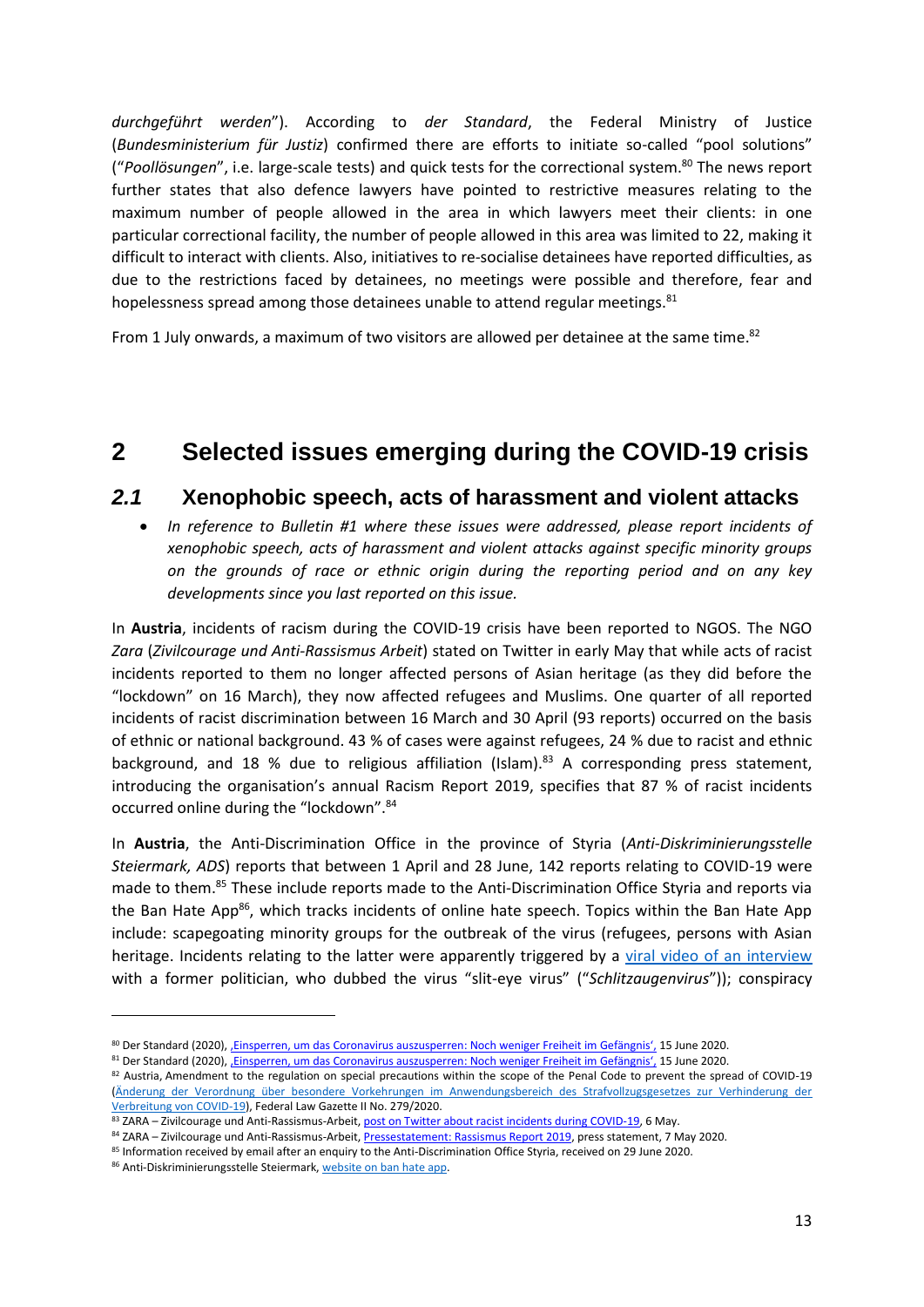theories (particularly relating to anti-Semitic prejudice against Bill Gates, George Soros). Within the reports generally made to the Anti-Discrimination Office Styria, topics include the obligation to wear protective gear covering mouth and nose for pregnant women, the separation of family members due to immigration rules, the unavailability of the hardship fund ("*Härtefallfonds*") for third country nationals, the worse treatment of third country nationals with the Public Employment Service (*Arbeitsmarktservice, AMS*), and the sacking of Black persons due to COVID-19.

In **Austria**, the NGO *Amnesty Austria* published an initial assessment of the human rights consequences of the COVID-19 measures until April. It is stated that there had been complaints on social media about racial profiling by the police related to measures to contain COVID-19. <sup>87</sup> *Amnesty* therefore called for police officers to maintain the principle of non-discrimination during their work. No further information or recent developments relating to such complaints could be identified. *Amnesty* noted increased reports of disproportionate police action during the COVID-19 crisis in all of Europe. However, they identify positive developments in Austria.<sup>88</sup> According to *Der Standard* newspaper, the Federal Ministry of the Interior (*Bundesministerium für Inneres*) plans to introduce a concept on establishing an independent complaints office to investigate allegations of ill-treatment made against police-officers.<sup>89</sup> This initiative was already included in the governmental programme introduced by the Federal Government upon inauguration. The planned office shall act as an authority to pursue cases, and as a victims' organisation.

In **Austria**, the NGO *No Hate Speech Austria* pointed to the prevalence of fake news, conspiracy theories and hate speech online, primarily targeting marginalized minorities.<sup>90</sup> According to the press release, cases of racist discrimination during the COVID-19 crisis primarily concerned Asians, Jews, Muslims, refugees and migrants *("AsiatInnen, JüdInnen, MuslimInnen, Geflüchtete bzw. MigrantInnen").* The NGO formulated recommendations to political decision-makers on how to foster respectful, democratic and peaceful coexistence online.<sup>91</sup> The goal is to create sensitivity for hate speech online and to put the reasons and contexts for it onto the political agenda to prevent racism, sexism and discrimination online.<sup>92</sup> Recommendations include, among others: strengthening the use of a commonly agreed upon term for hate speech; evaluating existing laws according to clarity, effectiveness, and sensitivity in wording; strengthening measures beyond penal action (eg. awareness campaigns, tools for argumentation, strengthening of civil courage); capacity-building. <sup>93</sup>

<sup>87</sup> Amnesty Austria (2020), Amnesty Zwischenbericht: Wie sich die Bekämpfung der Corona-Pandemie auf Menschenrechte in Österreich [auswirkt,](https://www.amnesty.at/news-events/amnesty-zwischenbericht-wie-sich-die-bekaempfung-der-corona-pandemie-auf-menschenrechte-in-oesterreich-auswirkt/) 16 April 2020.

<sup>88</sup> Amnesty Austria (2020), Europa: COVID-19 Lockdowns enthüllen [rassistische Voreingenommenheit bei der Polizei,](https://www.amnesty.at/presse/europa-covid-19-lockdowns-enthuellen-rassistische-voreingenommenheit-bei-der-polizei/) 24 June 2020. 89 Der Standard (2020), Innenministerium plant Behörde zur Untersuchung von Polizeigewalt', 8 May 2020.

<sup>90</sup> No Hate Speech Committee (2020)[, Hate Speech in Zeiten von Corona entgegenwirken,](https://www.ots.at/presseaussendung/OTS_20200604_OTS0026/hate-speech-in-zeiten-von-corona-entgegenwirken) press release, 4 June 2020.

<sup>91</sup> No Hate Speech Movement Austria (2020), Empfehlungen des Nationalen No Hate Speech Komitees an politische [Entscheidungsträgerinnen und Entscheidungsträger,](https://www.nohatespeech.at/wp-content/uploads/2020/06/Empfehlungen_No_Hate_Speech_Komitee_06_2020.pdf) June 2020.

<sup>92</sup> No Hate Speech Committee (2020)[, Hate Speech in Zeiten von Corona entgegenwirken,](https://www.ots.at/presseaussendung/OTS_20200604_OTS0026/hate-speech-in-zeiten-von-corona-entgegenwirken) press release, 4 June 2020.

<sup>93</sup> No Hate Speech Movement Austria (2020), Empfehlungen des Nationalen No Hate Speech Komitees an politische [Entscheidungsträgerinnen und Entscheidungsträger,](https://www.nohatespeech.at/wp-content/uploads/2020/06/Empfehlungen_No_Hate_Speech_Komitee_06_2020.pdf) June 2020.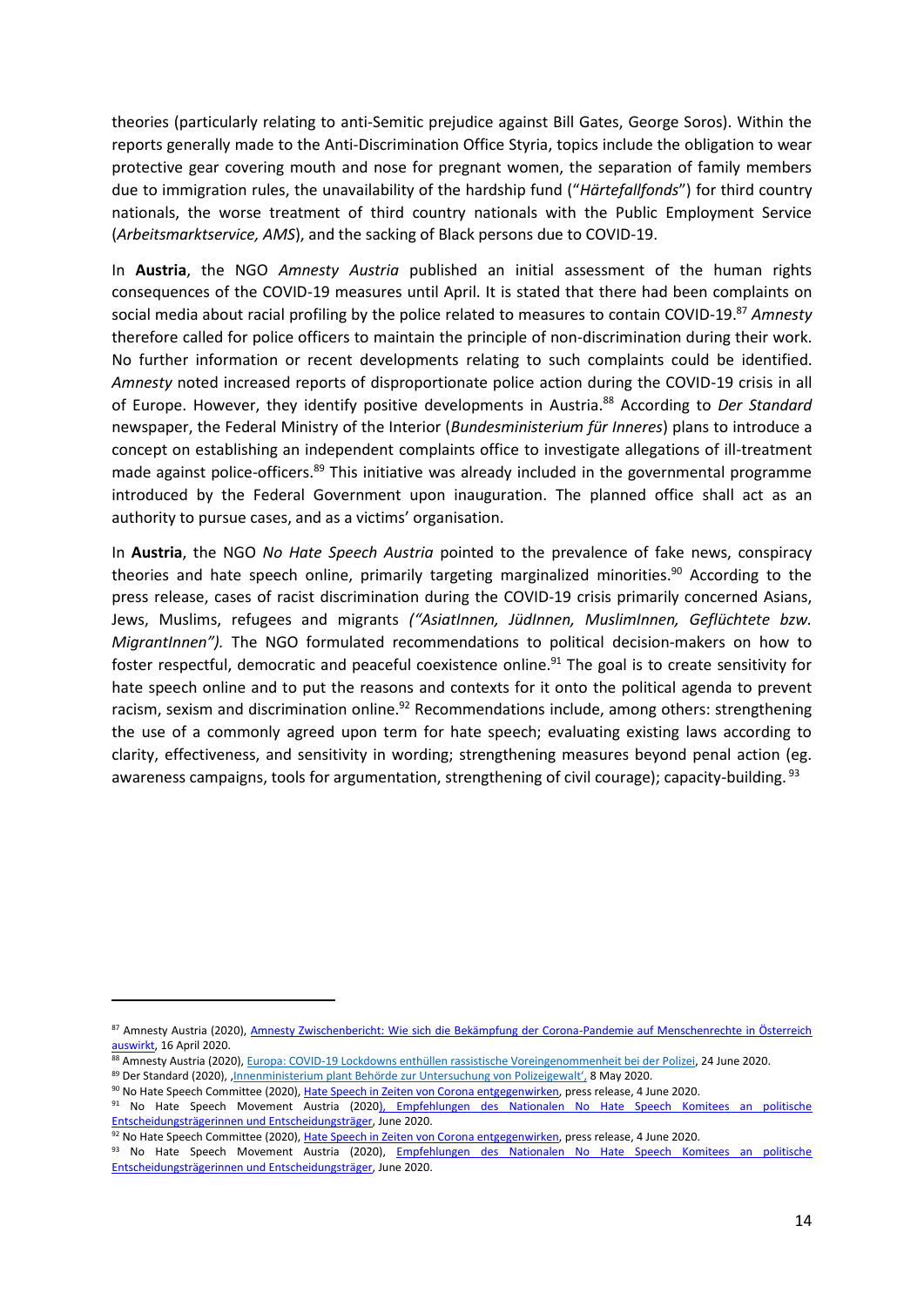### **2.2 Infringement of privacy and/or data protection rights**

 *In reference to Bulletin # 1 and Bulletin #2 where these issues were addressed, please describe instances of infringement of privacy and/or data protection rights related to the pandemic during the reporting period and on any key developments since you last reported on this issue.*

In **Austria**, the Federal Ministry of Social Affairs, Health, Care and Consumer Protection published a position paper on contact tracing apps. $94$  The document includes a national catalogue of requirements for a contact tracing app, which, next to obligations brought about by the data protection law, include: voluntary use; no access to sensitive data by authorities or third parties; decentral and encrypted data processing; data storage, processing and security of personal data only through organisations subject to Austrian or European law; deactivation of the app after the end of the pandemic has been announced by the World Health Organization (WHO); state of the art technical functions including secure coding and secure development lifecycle; guaranteed protection of the right to privacy; barrier free access.<sup>95</sup>

In **Austria**, the Federal Ministry of Social Affairs, Health, Care and Consumer Protection announced that the usage of data in the epidemiological registration system (*Epidemiologisches Meldesystem, EMS*) was being provided to scientific institutions.<sup>96</sup> The EMS is rooted in the Law on Epidemics.<sup>97</sup> It is an electronic notification system<sup>98</sup> on diseases and pathogens which can be used by the competent authorities for collection purposes and means of disease control, or for the evaluation, prevention and control of infectious diseases. In the context of COVID-19, all data about the infected person must be submitted to the system within 24 hours of a positive test result. Data is matched with data from the central civil register and personal identifiers.<sup>99</sup>

"Health Austria Corporation" (*Gesundheit Österreich GmbH, GÖG*) was commissioned by the Federal Ministry of Social Affairs, Health, Care and Consumer Protection to establish a data platform. The preparation has been completed and the website was put online in early June.<sup>100</sup> Scientific and thematic support is provided by an Advisory Board. To ensure data protection, the Advisory Board accredits scientific institutions upon their application, only allowing access to the data after verification.<sup>101</sup>

In **Austria**, an updated FAQ<sup>102</sup> on data protection during the COVID-19 crisis was issued by the Data Protection Authority (*Datenschutzbehörde*). It clarifies various questions arising from legal developments in Austria in April and May 2020. Information provided includes: which data the health authorities process of people who are infected or assumed to be infected; which data protection guidelines to consider while working from home; that attending large events cannot be

<sup>94</sup> Austria, Federal Ministry of Social Affairs, Health, Care and Consumer Protection (2020)[, BMSGPK Position zu Contact Tracing Apps,](https://www.sozialministerium.at/dam/jcr:7f239f3e-2ad8-49bf-a9ea-fdc8002fcf35/BMSGPK_Position_zum_Thema_Contact_Tracing_Apps.pdf) 10 June 2020.

<sup>95</sup> Austria, Federal Ministry of Social Affairs, Health, Care and Consumer Protection (2020)[, BMSGPK Position zu Contact Tracing Apps,](https://www.sozialministerium.at/dam/jcr:7f239f3e-2ad8-49bf-a9ea-fdc8002fcf35/BMSGPK_Position_zum_Thema_Contact_Tracing_Apps.pdf) 10 June 2020.

<sup>96</sup> Austria, Federal Ministry of Social Affairs, Health, Care and Consumer Protection (2020), ANSCHOBER: Plattform zur Datenbereitstellung [für wissenschaftliche Community ab sofort verfügbar,](https://www.ots.at/presseaussendung/OTS_20200604_OTS0042/anschober-plattform-zur-datenbereitstellung-fuer-wissenschaftliche-community-ab-sofort-verfuegbar) press release, 4 June 2020.

 $97$  Austria, Law on Epidemics [\(Epidemiegesetz 1950\)](https://www.ris.bka.gv.at/GeltendeFassung.wxe?Abfrage=Bundesnormen&Gesetzesnummer=10010265), Federal Law Gazette No. 186/1950.

<sup>98</sup> Austria, Federal Ministry of Social Affairs, Health, Care and Consumer Protection (*Bundesministerium für Soziales, Gesundheit, Pflege und Konsumentenschutz)* (2020*) [Häufige Fragestellungen in Bezug auf das Epidemiologische Meldesystem \(EMS\)](https://www.sozialministerium.at/dam/jcr:f4822e6a-b997-4ac1-b052-f87a59ebfacf/H%C3%A4ufige%20Fragen%20zum%20EMS.pdf)*.

<sup>99</sup> Austria, Federal Ministry of Social Affairs, Health, Care and Consumer Protection (*Bundesministerium für Soziales, Gesundheit, Pflege und Konsumentenschutz)* (2020*) [Häufige Fragestellungen in Bezug auf das Epidemiologische Meldesystem \(EMS\)](https://www.sozialministerium.at/dam/jcr:f4822e6a-b997-4ac1-b052-f87a59ebfacf/H%C3%A4ufige%20Fragen%20zum%20EMS.pdf)*. 100 Gesundheit Österreich GmbH[, data platform for COVID-19 research.](https://www.ots.at/presseaussendung/OTS_20200604_OTS0042/anschober-plattform-zur-datenbereitstellung-fuer-wissenschaftliche-community-ab-sofort-verfuegbar)

<sup>101</sup> Austria, Federal Ministry of Social Affairs, Health, Care and Consumer Protection (2020), ANSCHOBER: Plattform zur Datenbereitstellung [für wissenschaftliche Community ab sofort verfügbar,](https://www.ots.at/presseaussendung/OTS_20200604_OTS0042/anschober-plattform-zur-datenbereitstellung-fuer-wissenschaftliche-community-ab-sofort-verfuegbar) press release, 4 June 2020.

<sup>102</sup> Austria, Republic of Austria Data Protection Authority (2020)[, FAQ zum Thema Datenschutz und Coronavirus \(COVID-19\),](https://www.dsb.gv.at/documents/22758/23115/faq_zum_thema_datenschutz_und_coronavirus_covid-19_stand_20_5_2020.pdf/134da7e3-beb0-4ba3-858b-aec2c24c550f) 20 Mai 2020.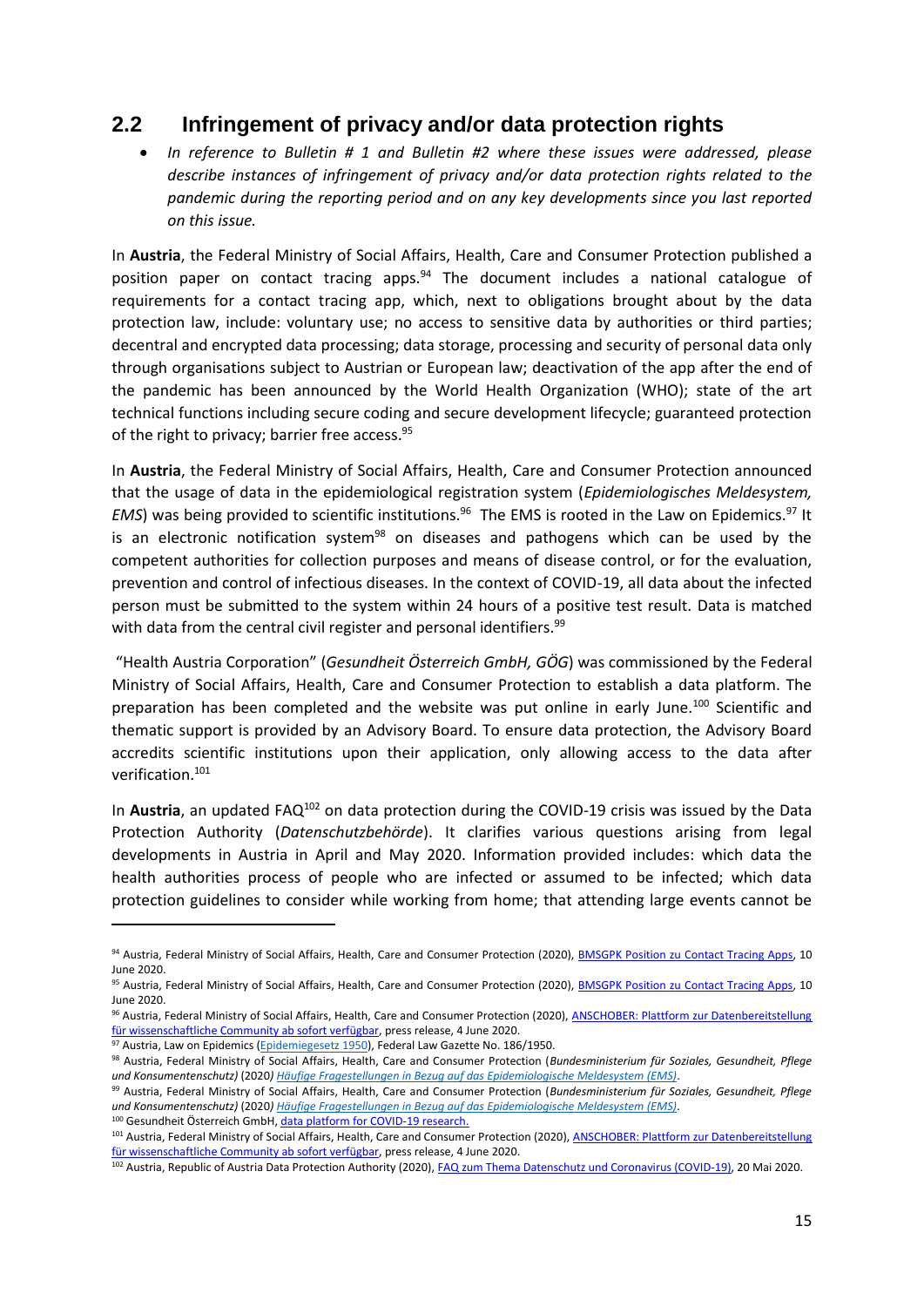tied to the use of a contact tracing app; and that there is no mandatory participation in screening programmes.

### *2.3* **Spread of disinformation online**

 *In reference to Bulletin #1 where these issues were addressed, please describe measures taken to counter the spread of disinformation online, during the reporting period and on any key developments since you last reported on this issue.*

In **Austria**, the Federal Chancellery (*Bundeskanzleramt, BKA*) installed a digital crisis team (*Digitaler Krisenstab)* in March, whose task it is to promote active and trustworthy provision of information for Austrians.<sup>103</sup> It "increases the cooperation between media, civil society and science against fake news around the coronavirus". The digital crisis team initiated the "network of debunkers", which consists of 20 participants from the aforementioned sectors who share, debunk and rectify fake news relating to the virus. The crisis team does not make editorial decisions, rather it is an "operative hub for participating experts and media stakeholders, and provides information from the Federal Ministries and other public institutions".<sup>104</sup>

In **Austria**, according to the Federal Computing Center (*Bundesrechenzentrum, BRZ*) official statistics and numbers published from the epidemiological registration system (*Epidemiologisches Meldesystem, EMS*) are published as open data to ensure that no wrong information is spread online or in the media.<sup>105</sup> Open data is an efficient means to combat fake news, therefore the Federal Computing Center in cooperation with the Federal Ministry of Digital and Economic Affairs (*Bundesministerium für Digitalisierung und Wirtschaftsstandort*) initiated statistical information to be licenced under the open licence CC-BY-4.0. All open data relating to COVID-19 is available on the open data information portal.<sup>106</sup> The federal dashboard with active cases, deaths, rates of infection etc. is updated daily with this information by the Federal Ministry of Social Affairs, Health, Care and Consumer Protection.<sup>107</sup>

In **Austria**, a representative survey was conducted by the *ikp* (*Agentur für integrierte Kommunikation, ikp*) in cooperation with the market research institute *TripleM*. <sup>108</sup> The study was conducted in April among 1,007 people, who were interviewed about their communication habits during the crisis. Overall, 92 % of the respondents stated they felt well informed about the crisis via the Austrian Broadcasting Service (*Österreichischer Rundfunk, ORF*). It was found that every second person (55 %) has come across fake news, while among younger respondents this number increased to 73 %. The content seen includes fake news about the legal measures introduced (37 %), conspiracy theories (19 %), wrong information about the virus (17 %) and wrong information about cures and vaccines (12 %).

In **Austria**, the NGO *Mimikama* (*Verein für Aufklärung über Internetmissbrauch*) conducts fact checks for pieces of news submitted to their website. The Austrian Broadcasting Service (*Österreichischer Rundfunk, ORF*) stated in a TV special that Mimikama identified several phases of Corona fake news: from simple chain emails to alternative facts to conspiracy theories.<sup>109</sup> The NGO has run a dedicated

<sup>103</sup> Austria, Federal Government[, website on the digital crisis team.](https://www.oesterreich.gv.at/nachrichten/allgemein/Digitaler-Krisenstab-und-Aufdecker-Netzwerk.html)

<sup>104</sup> Austria, Federal Government[, website on the digital crisis team.](https://www.oesterreich.gv.at/nachrichten/allgemein/Digitaler-Krisenstab-und-Aufdecker-Netzwerk.html)

<sup>105</sup> Federal Computing Center, **blogpost on the importance of open data during the COVID-19 crisis.** 

<sup>106</sup> Open Data Austria, [website on Austrian COVID-19 open data information portal.](https://www.data.gv.at/covid-19/)

<sup>107</sup> Austria, Federal Ministry of Social Affairs, Health, Care and Consumer Protection[, website on federal dashboard on COVID-19 cases.](https://info.gesundheitsministerium.at/)

<sup>&</sup>lt;sup>108</sup> ikp (2020), *ikp - Corona Kommunikation*, press statement, 27 May 2020.

<sup>109</sup> ORF (2020), ["Dok 1: Glauben statt Wissen –](https://www.ots.at/presseaussendung/OTS_20200512_OTS0092/dok-1-glauben-statt-wissen-fake-news-am-13-mai-in-orf-1) Fake News" am 13 Mai in ORF 1, press release, 12 May 2020.